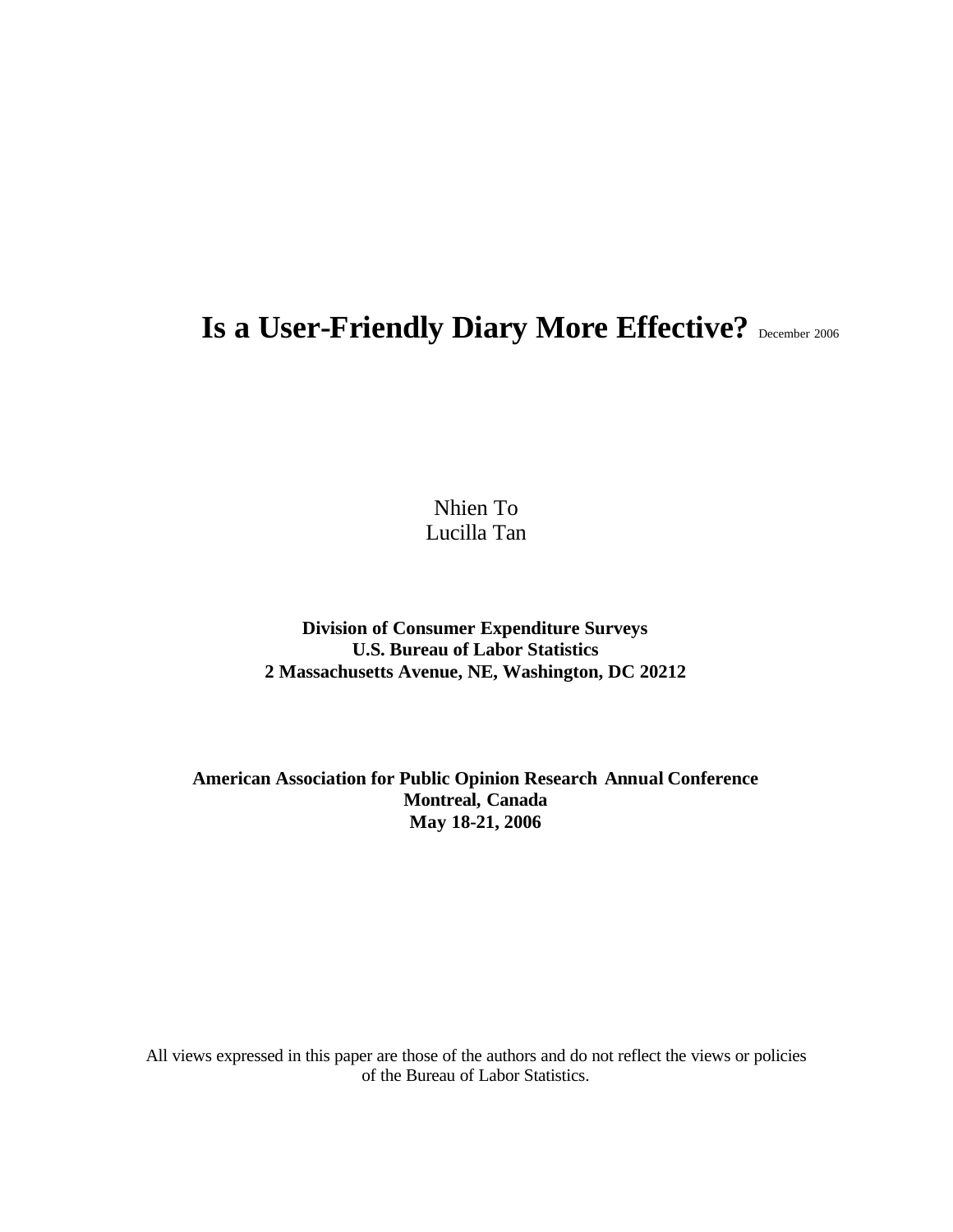## **Is a User-Friendly Diary More Effective?**

Nhien To, Lucilla Tan Bureau of Labor Statistics

## **I. INTRODUCTION**

In theory, redesigning a survey questionnaire to make it user-friendly would be a positive change. One would expect that if respondents were asked to complete a survey that is easy to use and less burdensome, they would be more likely to respond, and the increased response rate would in turn increase data quality. This would be the expected results of a more effective questionnaire. However, in practice, surveys are often complicated and multidimensional and the Consumer Expenditure Diary Survey (CED) is no exception. This paper compares production data collected using a Former Diary survey questionnaire with production data collected using a Redesigned "user-friendly" Diary to evaluate whether a user-friendly diary really is more effective. After comparing the data, we found that the data collected using the Redesigned Diary did not improve on every quality measure, but that it improved on most of them, making the new diary design a success.

#### **A. Background**

The CED is one of two nationwide surveys of households used by the Bureau of Labor Statistics (BLS) to collect detailed information about household expenditures, and is intended to collect small, frequently purchased items. Data from the survey are used for economic analysis and to provide weights for the Consumer Price Index. Respondents are asked to record their household's expenses for two consecutive weeks. The weeks are treated as two separate cases. Every year expenditure data is collected from 7,500 households, yielding 15,000 completed weekly diaries.

Keeping the diary, a self-administered survey form requiring significant respondent effort, is a burdensome task. In 2000 BLS established a team to conduct research leading to the design of multiple diary prototypes, with the goal of reducing respondent burden and improving data quality. After undergoing several rounds of testing, focus groups, and reviews, the team identified a set of user-friendly features (Davis et al., 2002) and narrowed the selection down to a single prototype. The prototype was then field tested (Figueroa et al., 2003). Based on the results of the field test, the team added cues to the recording pages of the Diary and cognitively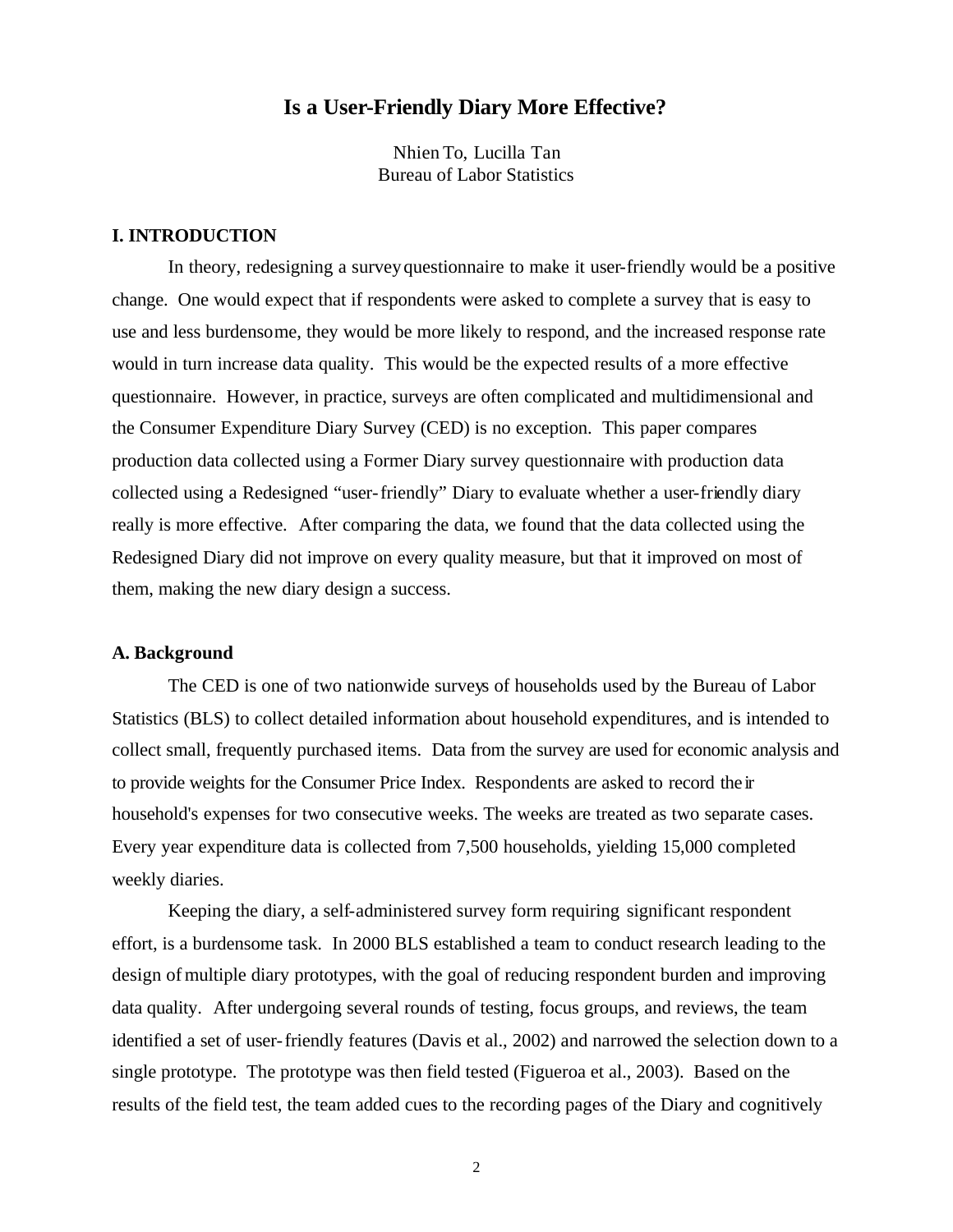tested it with additional formats of cues (To et al., 2004). The Redesigned Diary was then "fine tuned" and implemented in production.

This paper looks at the effectiveness of the Redesigned Diary (the form that went into production in 2005), by comparing its performance with the Former Diary (the version used in the production survey from 1993 through 2004). We focus our comparisons on participation rates and on measurements resulting directly from format changes, so as to isolate effects attributable to form design from time sensitive measurements such as expenditures, which could be biased by changes in economic conditions and consumer confidence across the two years. We hypothesized that the user-friendly features of the Redesigned Diary would lead to increased response rates, and that they will elicit higher-quality data, that is, more complete and detailed recording of expenditures.<sup>1</sup>

#### **B. User-friendly Features**

l

*Simplification of form layout.* The CED is organized by the day of the week, and collects expenditures separately for each day. In the Former Diary, each day contained 5 major expenditure categories, each broken down further into subcategories. For example, Food for Home Consumption was further divided into 15 subcategories, such as "Bakery Products" and "Poultry." (see Table 1 for a complete list of the categories.) In order to record a grocery item, a respondent first had to locate the major expenditure category and then had to find the correct subcategory. The Redesigned Diary has a simpler organization, and collects the four major expenditure categories shown on the right side of Table 1. Each diary day consists of 4 pages, one for each major expenditure category, as opposed to 7 pages per diary day in the Former Diary. In place of subcategories in these major expenditure categories, cues (examples) are listed at the top of each recording page to serve as a recall and memory aid. In addition, the Redesigned Diary shows the days of the week at the top of each page. The interviewer circles the correct day (e.g., a respondent might be asked to start reporting on a Wednesday), which should help to remind the respondent which day's expenditures are to be reported on which page. (See Appendix A for a comparison of the page layouts for the two Diary versions.)

 $<sup>1</sup>$  An underlying assumption of the Consumer Expenditure Surveys is that the surveys are subject to significant recall</sup> error (e.g., Silberstein, 1989). Therefore, anything that results in a higher level of reporting is "better" and closer to the true value.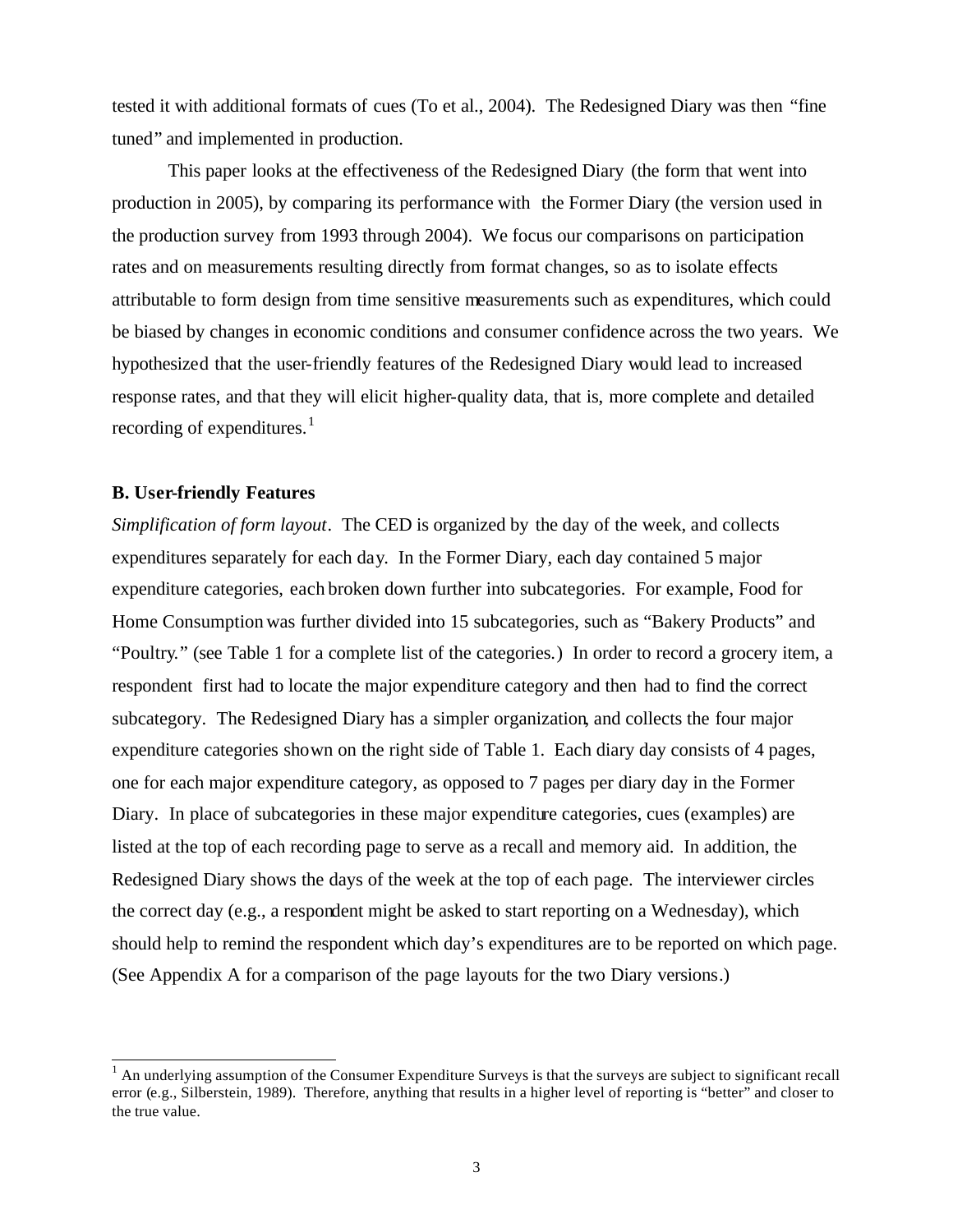| Table 1. Comparison of Main Expenditure Categories (Parts) and Subcategories |  |  |  |  |  |  |  |
|------------------------------------------------------------------------------|--|--|--|--|--|--|--|
|------------------------------------------------------------------------------|--|--|--|--|--|--|--|

| Former Diary                                                         | <b>Redesigned Diary</b>                            |
|----------------------------------------------------------------------|----------------------------------------------------|
| Part 1. Food Away From Home (MLS)                                    | Part 1. Food and Drinks Away from Home (MLS)       |
| Fast Food, Take-out, Delivery, Concession<br>٠                       | vendor type subcategories changed to checkboxes    |
| Stands, Buffet and Cafeteria                                         | meal type checkboxes added                         |
| Full-Service Meals, Snacks, Drinks<br>٠                              |                                                    |
| Vending Machines and Mobile Vendors<br>٠                             | Part 2. Food and Drinks for Home Consumption       |
| Employer and School Cafeteria<br>٠                                   | (FDB)                                              |
| Board or Meal Plan Food<br>٠                                         | gift purchases subcategory changed to a            |
| <b>Catered Affairs</b><br>٠                                          | checkbox; all other subcategories eliminated       |
|                                                                      |                                                    |
| Part 2. Food for Home Consumption (FDB)                              | Part 3. Clothing, Shoes, Jewelry, and Accessories  |
| Flour, Cereal, and Other Grain Products<br>٠                         | (CLO)                                              |
| <b>Bakery Products</b><br>٠                                          | all subcategories eliminated                       |
| Beef<br>٠                                                            |                                                    |
| Pork                                                                 | Part 4. All Other Products, Services, and Expenses |
| Poultry                                                              | (OTH)                                              |
| Other Meats<br>٠                                                     | all subcategories eliminated                       |
| Fish and Seafood<br>٠                                                |                                                    |
| Fats, Oils and Dressings<br>٠<br><b>Eggs and Diary Products</b><br>٠ |                                                    |
| Fruits and Fruit Juices<br>٠                                         |                                                    |
| Sugar, Sugar Substitutes and Sweets<br>٠                             |                                                    |
| Vegetables and Vegetable Juices<br>٠                                 |                                                    |
| Other Food Items<br>٠                                                |                                                    |
| Non-Alcoholic Beverages<br>٠                                         |                                                    |
| Alcoholic Beverages<br>٠                                             |                                                    |
|                                                                      |                                                    |
| Part 3. Food and Beverages Purchased as Gifts (FDB)                  |                                                    |
| Part 4. Clothing, Shoes and Jewelry (CLO)                            |                                                    |
| Casual, Sportswear, Formal<br>٠                                      |                                                    |
| <b>Undergarments and Sleepclothes</b>                                |                                                    |
| Outdoor, Work, School, Costumes                                      |                                                    |
| <b>Shoes</b>                                                         |                                                    |
| Sports - Team Clothes and Sport Shoes                                |                                                    |
| Jewelry, Accessories, and Sewing Items                               |                                                    |
| <b>Clothing Services</b><br>٠                                        |                                                    |
|                                                                      |                                                    |
| Part 5. All Other Purchases and Expenses (OTH)                       |                                                    |
| <b>Tobacco and Smoking Supplies</b><br>٠                             |                                                    |
| Gasoline, Oil, and Additives<br>٠                                    |                                                    |
| Medicines, Medical Supplies and Services                             |                                                    |
| Personal Care Products and Services                                  |                                                    |
| Housekeeping Supplies and Services                                   |                                                    |
| Housewares and Small Household Appliances                            |                                                    |
| Home Furnishings, Decorative Items, Linens,<br>٠                     |                                                    |
| and Major Appliances                                                 |                                                    |
| Home Maintenance, Hardware, Lawn Supplies<br>٠                       |                                                    |
| and Services                                                         |                                                    |
| <b>Housing Expenses</b><br>٠                                         |                                                    |
| Entertainment/Amusements and<br>٠                                    |                                                    |
| Sports/Recreation                                                    |                                                    |
| <b>Transportation Expenses</b>                                       |                                                    |
| School Expenses<br>All Other Expenses                                |                                                    |
|                                                                      |                                                    |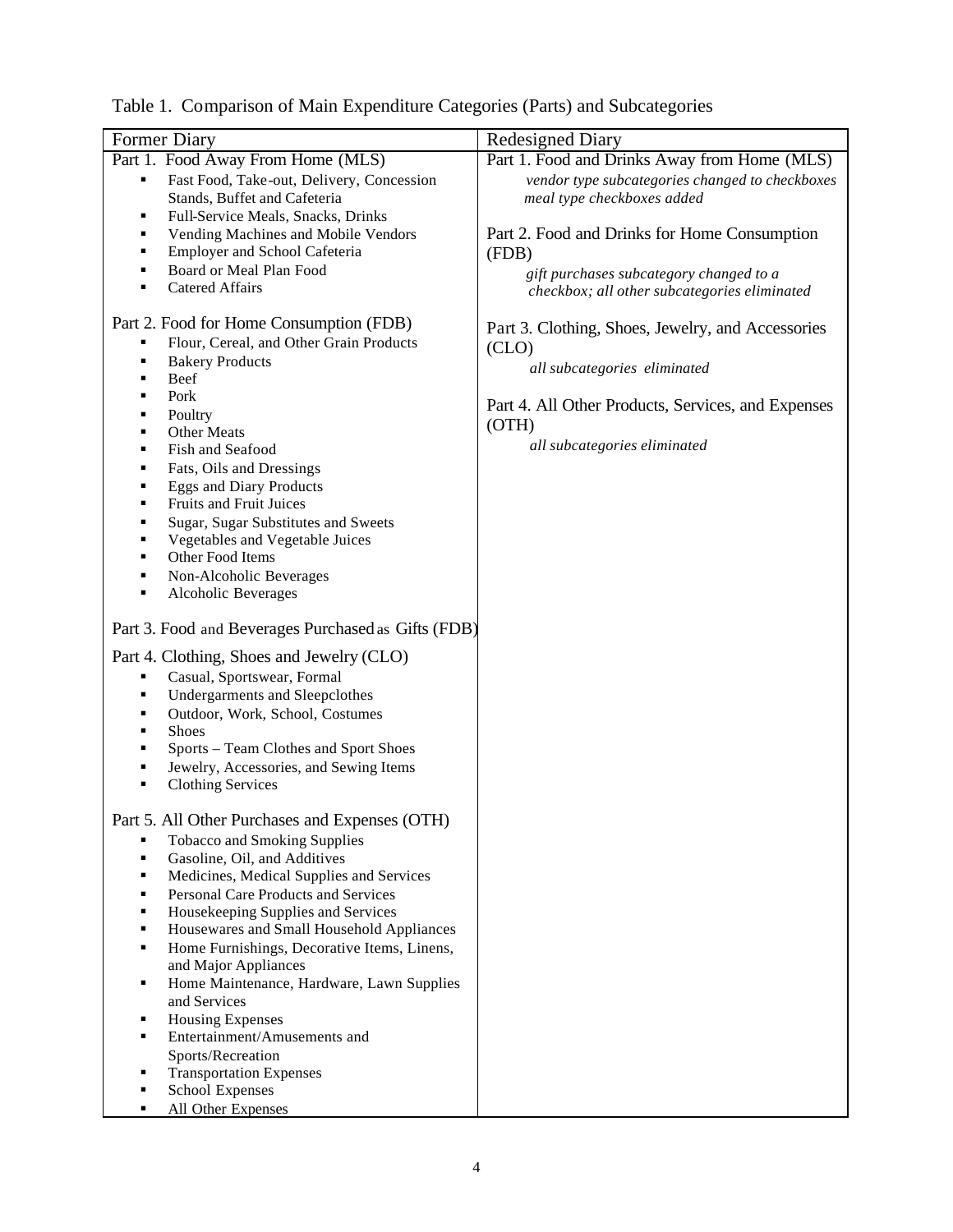*Addition of checkboxes to solicit details about purchase.* Along with the subcategories, the Diary collects additional details about different types of purchases. For Food and Drinks away from Home (MLS), these details include the type of meal and type of "vendor." Both diaries request details about packaging for Food and Drinks for Home Consumption (FDB), i.e., whether the food is fresh, frozen, etc.), and the gender and age of the expected wearer for Clothing, Shoes, Jewelry, and Accessories (CLO). We also ask respondents to identify purchases intended as gifts for persons outside of the household in the FDB, CLO, and All Other Products and Services (OTH) sections.

As part of the redesign, we added checkboxes for meal type, vendor type, and alcohol type to the MLS recording page. In the Former Diary, the meal type and alcohol type were taken from the respondents' written description, and vendor type was collected from the subcategory classification. (See Appendix B for a sample MLS recording page.) Checkboxes for gender and age were also added to the CLO recording page. Formerly, the respondent had to specify the gender-age attribute from a list of coded values. (See Appendix C for a sample CLO recording page.)

*Clarification of instructions.* Instructions, rules, and definitions were simplified and clarified. In addition, we added a greater variety of examples, highlighted important recording instructions, and introduced a Frequently Asked Questions (FAQs) section. The FAQs and Examples are printed on flaps attached to the front and back cover for easy access. The flaps can also serve as bookmarks to help respondents keep their place in the diary.

*Reduction in size and change in orientation.* The Former Diary measured 8.5" x 14" inches with a landscape orientation, and the pages opened from the bottom. The Redesigned Diary is 8.5" x 11" with a portrait orientation, and the pages open to the side like a traditional booklet. The number of pages dropped from 66 to 44.

*Enhancement of the overall look.* The Former Diary cover consisted of plain text in a dull green color, which was also used on the recording pages. The document had a rather intimidating appearance. The Redesigned Diary displays color photographs on the cover and a vibrant blue color on the recording pages, resulting in a more visually appealing document.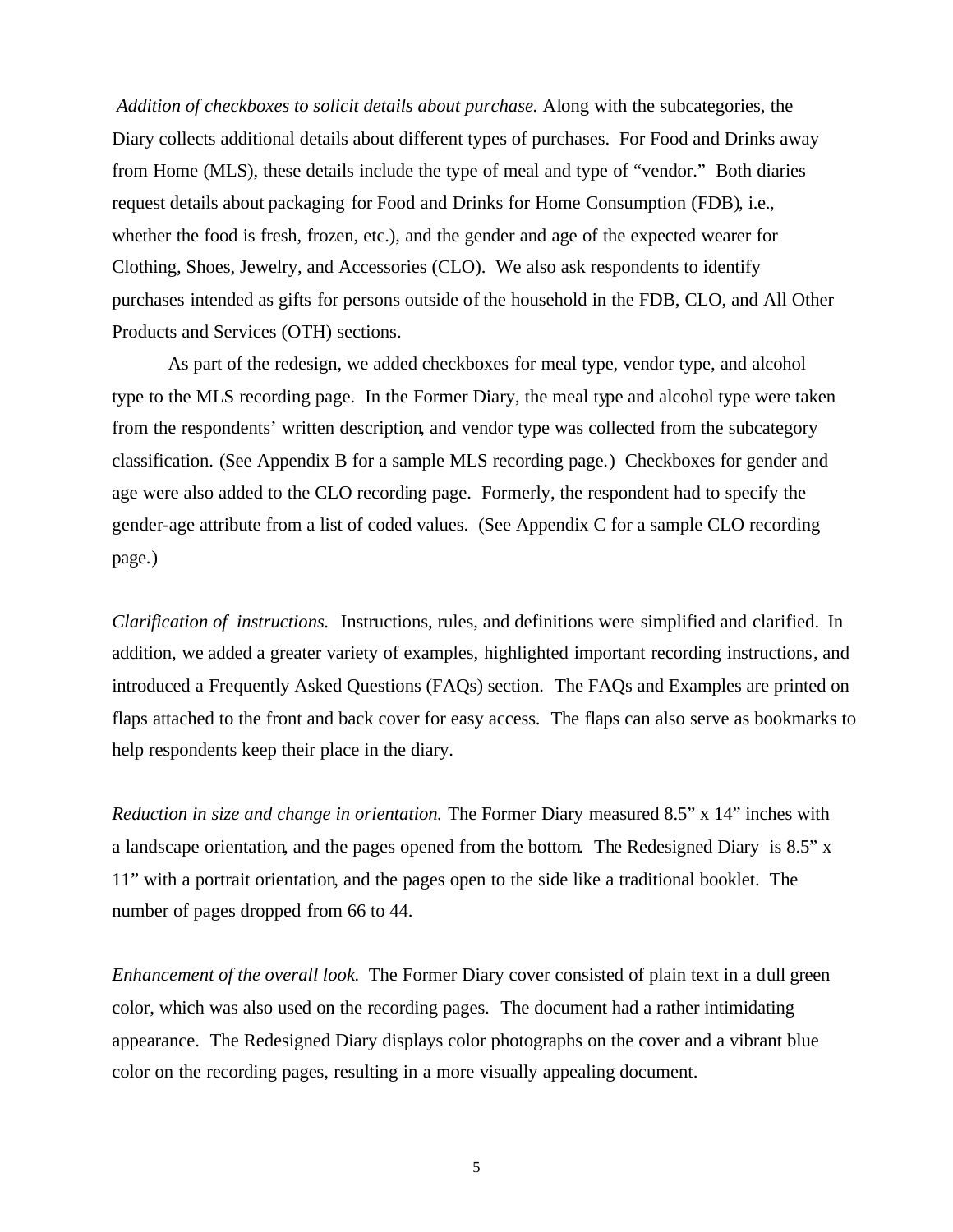## **II. DATA**

This analysis compares data collected in January through December 2005 in the Redesigned Diary with data collected over the same months of 2004 in the Former Diary. Based on CE placement rules and the cooperation of the respondent, every diary is assigned an outcome code stating whether the case is a completed case. There were approximately 14,000 completed cases for each type of diary. $2$ 

#### **III. FINDINGS**

#### **A. Participation Rates**

Form designers hoped that the smaller, more attractive questionnaire and simplified layout would encourage more respondents to participate in the survey. Response and attrition rates are two indicators of how well they succeeded.

#### *Response Rate*

The response rate definition used in this evaluation is the ratio of completed cases to inscope cases and matches the AAPOR response rate definition RR1. The AAPOR definition of RR1 is as follows:

 $RR1 =$  [(Interview + Partial Interview) + (Refusal + Noncontact + Other) + (Unknown Household Occupied + Unknown Other)]

Since there are no partial interviews for the CED, and the field interviewers are trained to code refusals, noncontacts, and other cases of unknown eligibility as 'Type A nonresponse', RR1 reduces to the following for CE:

> (Interview)  $RR1$ (for CE) =  $[$  (Interview) + (Type A) ]

Interview in the formula shown above is equivalent to 'completed cases' in the CED. Completed cases are cases where the household completed the weekly diary or where the household was temporarily absent for the week<sup>3</sup>. In-scope cases are completed cases plus

<sup>&</sup>lt;sup>2</sup> The U.S. Census Bureau field interviewing staff conducts the Diary survey for BLS.

<sup>&</sup>lt;sup>3</sup> BLS counts cases that will be "temporarily absent" for the entire data collection period as completed cases for the Diary survey. The parallel Consumer Expenditure Quarterly Interview Survey (a second household expenditure survey conducted by the CE to obtain large and infrequent expenditure items) collects data for respondents who are away from home on trips. Since Diary and Interview data are later merged, this practice avoids double-counting the same set of expenditures.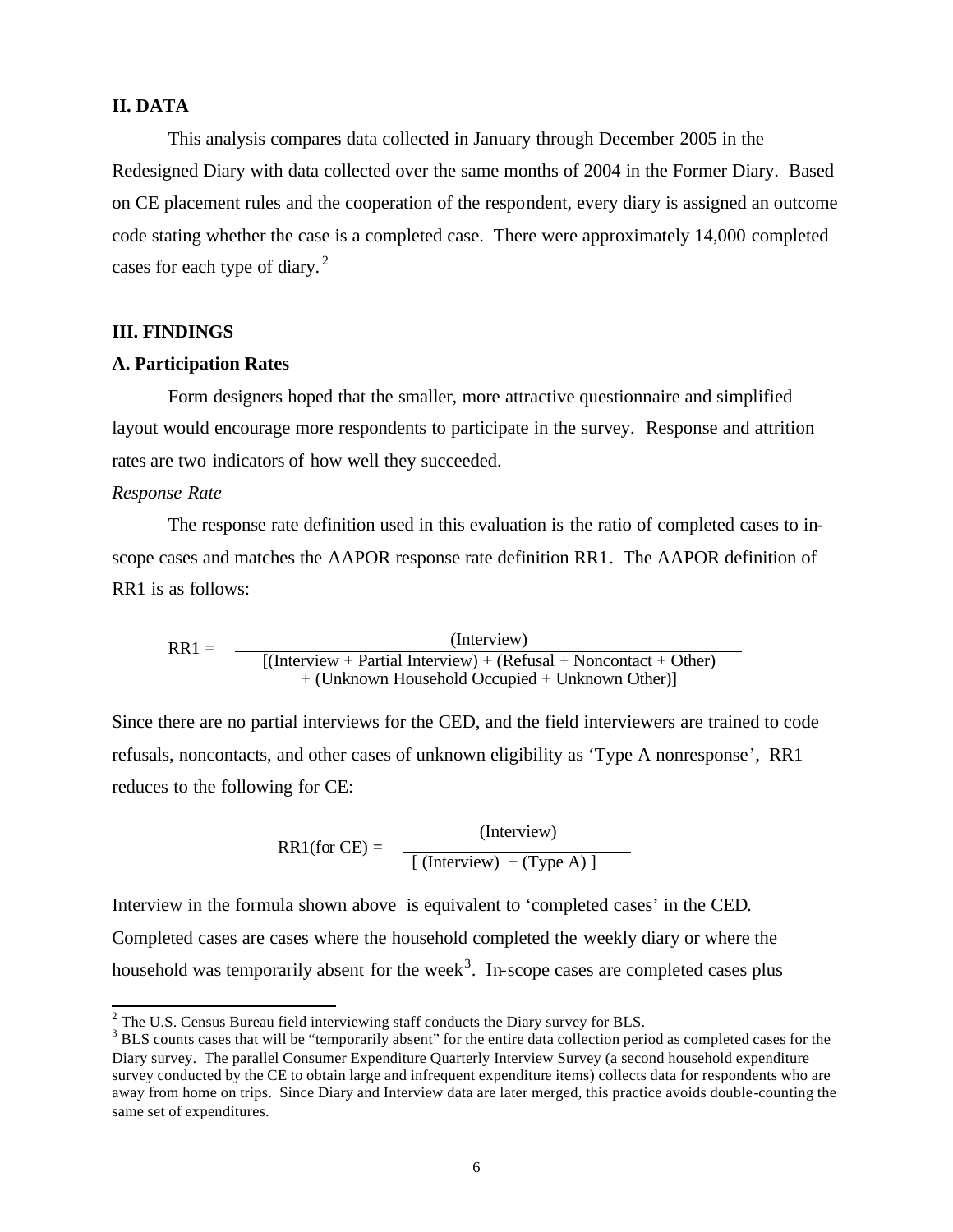'Type A' nonresponse cases (cases where the household refused to do the Diary survey for various reasons, or the diary was not placed with the household during the collection period, or the returned diary was blank and the majority of items were recalled without receipts<sup>4</sup>). The response rate was computed separately for each Diary week, as well as overall over both weeks.

The overall response rate for the Redesigned Diary was 71.0 percent, higher than the 68.9 percent response rate for the Former Diary. This increase was small but statistically significant.

### *Attrition Rate*

l

Attrition refers to respondents dropping out of the survey after the first week. Form designers hoped that the simplified layout of the Redesigned Diary would make it easier for respondents to record their expenditures, encouraging them to continue recording their expenditures for a second week. In this evaluation, we looked at the distribution of the pickup status of the Week 2 Diary, given that the household was in-scope in Week 1. If the Week 1 Diary was a completed case but the Week 2 Diary was incomplete, then we have attrition.

Among the in-scope diary keepers, those who completed diaries for both weeks was 66.6 percent with the Redesigned Diary, up from 64.5 percent with the Former Diary. However, there was no significant difference in the proportion of diary keepers who completed diaries in Week 1 but not in Week 2 (2.6 percent for the Redesigned Diary vs. 2.5 percent for the Former Diary); or the proportion who did not participate in Week 1 but completed the diary in Week 2 (4.5 percent in the Redesigned Diary compared with 4.4 percent in the Former Diary). That is, the level of attrition was essentially unchanged.

Although the Diary form layout was simplified with the Redesigned Diary, keeping the diary is still a demanding and burdensome task, as the same amount of detailed information is still being asked. While we were hopeful that the response rate and attrition rate would improve, we did not expect a large improvement in these rates. We were pleased to see the small overall increase in response.

<sup>&</sup>lt;sup>4</sup> If the respondent returns a blank diary at the end of a week, interviewers are trained to ask respondents to recall their expenditures for the week. BLS accepts the data if the respondent has receipts for a least half of the recalled items; otherwise the diary is considered a Type A nonresponse.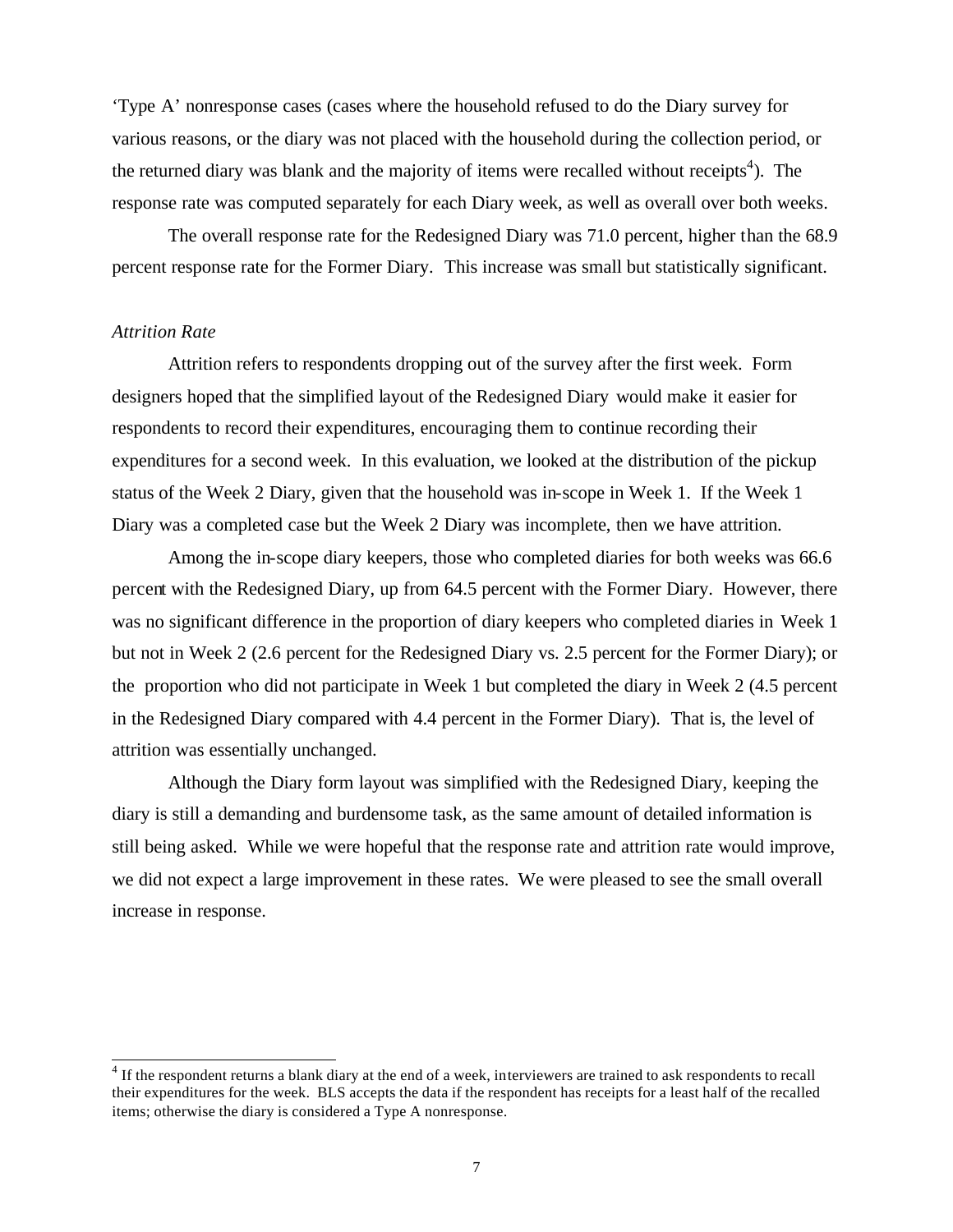## **B. Data Quality Measures**

As used here, data quality refers to the extent to which expenditures are reported with the required amount of detail and can be used as reported without any editing. Editing refers to the various processes of cleaning the originally recorded diary data because those data were misclassified, recorded with inadequate detail, or entered without the requested attributes.

### *Item misclassification rate*

Item or entry misclassification occurs when the respondent writes an entry in the wrong major expenditure category of the diary. For example, the respondent wrote "disposable diapers" in the All Other Products, Services, and Expenses (OTH) section; the correct major expenditure category for the entry is Clothing, Shoes, Jewelry, and Accessories (CLO). The entry "disposable diapers" has been misclassified in OTH, and will be moved to CLO during data processing.

If the Diary layout has been effectively simplified and the recording instructions improved, we expect a lower item misclassification rate in the Redesigned Diary. In fact, the proportion of misclassified entries was 2.1 percentage points *higher* for the Redesigned Diary. By major expenditure category, the Redesigned Diary contained higher misclassification rates in CLO (8.0 percent, compared with 4.8 percent) and OTH (3.5 percent, compared with 1.5 percent), but a lower misclassification rate in MLS (0.4 percent, compared with 0.7). The majority of misclassified items in CLO were originally entered in OTH.

## *Allocation rate*

When the description of a recorded expenditure is too general for use – for example, 'groceries' – that expenditure is divided up and allocated among related items during data adjustment. The allocation rate for entries in a major expenditure category was computed as the ratio of the number of entries needing allocation to the total number of entries in the major expenditure category.

In order to reduce respondent burden, the recording task in the Redesigned Diary was simplified by enabling respondents to have a more 'free-form' style of recording, and subcategories within a major expenditure category were removed (Appendix A). However, the form designers recognized that subcategories were effective in cueing for detail, and that the placement of cues at the top of the recording pages in the Redesigned Diary could be somewhat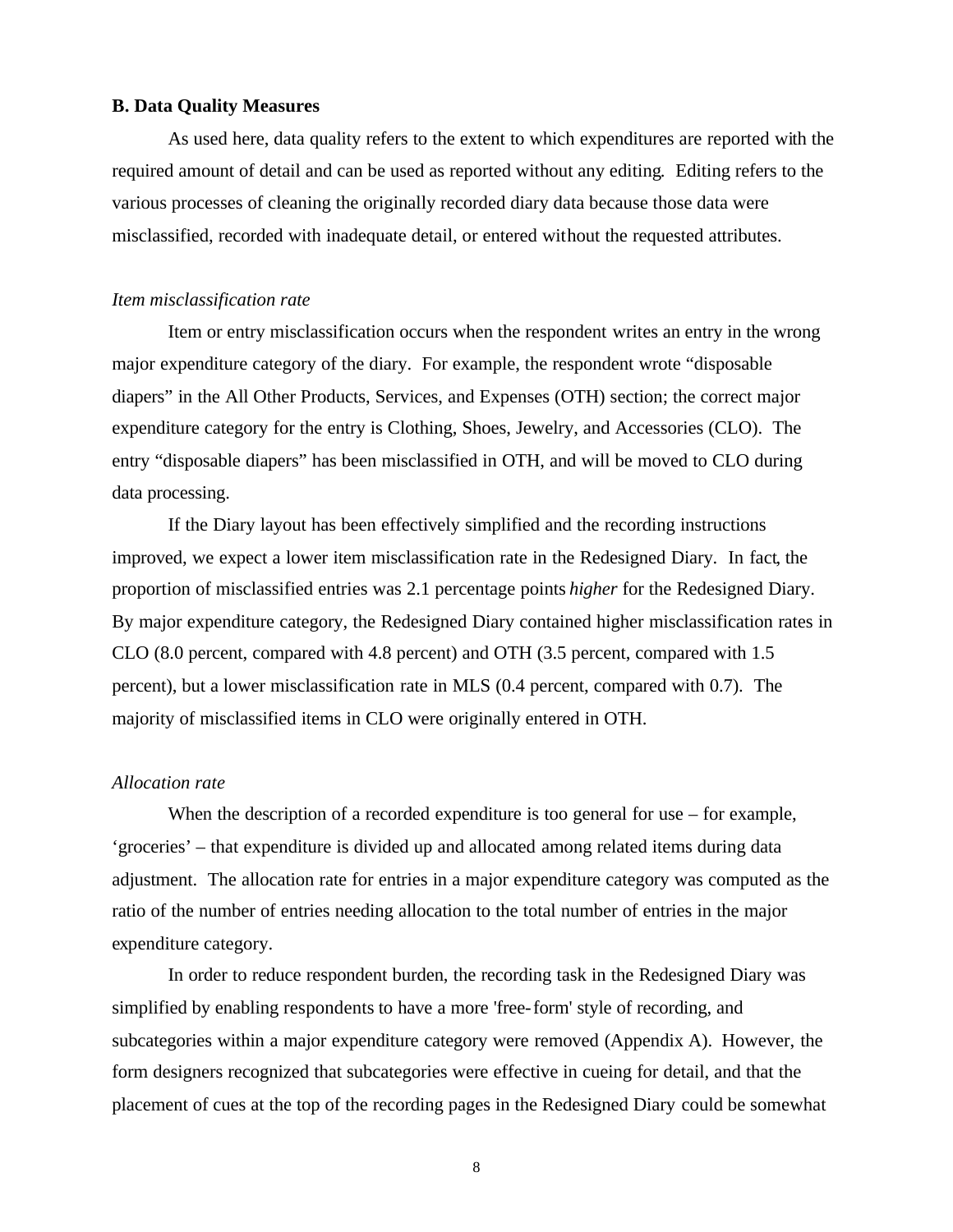less effective reminders of the needed detail. Thus, we anticipated higher allocation rates in the Redesigned Diary, particularly in the FDB section. This is because we replaced the eliminated food item subcategories with examples appearing at the top of the recording page. In contrast, we replaced vendor type subcategories in the MLS section with checkboxes in the Redesigned Diary.

Overall, allocation decreased for the Redesigned Diary. The proportion of allocated entries was 8.5 percent (vs 11.7 percent for the Former Diary), and the proportion of allocated expenditures was 12.1 percent (vs 14.6 percent for the Former Diary). However, the findings by major expenditure category are mixed. For FDB in the Redesigned Diary, the proportion of allocated entries was 2.1 percentage points *higher* and the proportion of allocated expenditures was 5.8 percentage points higher. This finding probably reflects the effect of removing subcategories from the FDB recording pages of the Redesigned Diary. On the other hand, MLS in the Redesigned Diary was significantly *lower* in proportion of allocated entries (5.9 percent) and allocated expenditures (18.0 percent). (See Tables 2 and 3). The meal type and vendor type checkboxes appear to have been effective in eliciting more detail from respondents. The proportion of allocated items in CLO was higher in CLO, but the difference was not significant.

|             |                      | Former Diary |          |                      | Redesigned Diary |          |         |
|-------------|----------------------|--------------|----------|----------------------|------------------|----------|---------|
| Record Type | <b>Total Entries</b> | Percent      | Standard | <b>Total Entries</b> | Percent          | Standard | Z score |
|             |                      | Allocated    | Error    |                      | Allocated        | Error    |         |
| <b>ALL</b>  | 500,672              | 11.7         | 0.09     | 498,458              | 8.5              | 0.08     | $-26.2$ |
| <b>CLO</b>  | 17,270               | 8.8          | 0.24     | 20,333               | 9.4              | 0.30     | 1.7     |
| <b>FDB</b>  | 261,961              | 7.8          | 0.07     | 243,570              | 9.9              | 0.10     | 16.5    |
| <b>MLS</b>  | 69,551               | 34.8         | 0.49     | 81,168               | 5.9              | 0.11     | $-57.7$ |
| <b>OTH</b>  | 151,890              | 8.3          | 0.11     | 153,387              | 7.7              | 0.09     | $-4.1$  |

Table 2. Allocation of Completed Diaries: Percent of Entries

Z>1.96 or Z<-1.96 indicates difference is significant at the 5% level.

Table 3. Allocation of Completed Diaries: Percent of Expenditures

|             |              | Former Diary |          |              | Redesigned Diary |          |         |
|-------------|--------------|--------------|----------|--------------|------------------|----------|---------|
| Record Type | Total        | Percent      | Standard | Total        | Percent          | Standard | Z score |
|             | Expenditures | Allocated    | Error    | Expenditures | Allocated        | Error    |         |
| ALL         | 10,761,144   | 14.6         | 0.71     | 11,275,829   | 12.1             | 0.38     | $-3.2$  |
| <b>CLO</b>  | 499,280      | 14.6         | 0.82     | 523,507      | 14.3             | 0.60     | $-0.3$  |
| <b>FDB</b>  | 1,086,510    | 19.8         | 0.33     | 1,058,280    | 25.6             | 0.57     | 8.8     |
| <b>MLS</b>  | 678,934      | 49.6         | 0.96     | 687,491      | 18.0             | 0.42     | $-30.1$ |
| <b>OTH</b>  | 8,496,421    | 11.2         | 0.87     | 9,006,552    | 9.9              | 0.47     | $-1.3$  |

Z>1.96 or Z<-1.96 indicates difference is significant at the 5% level.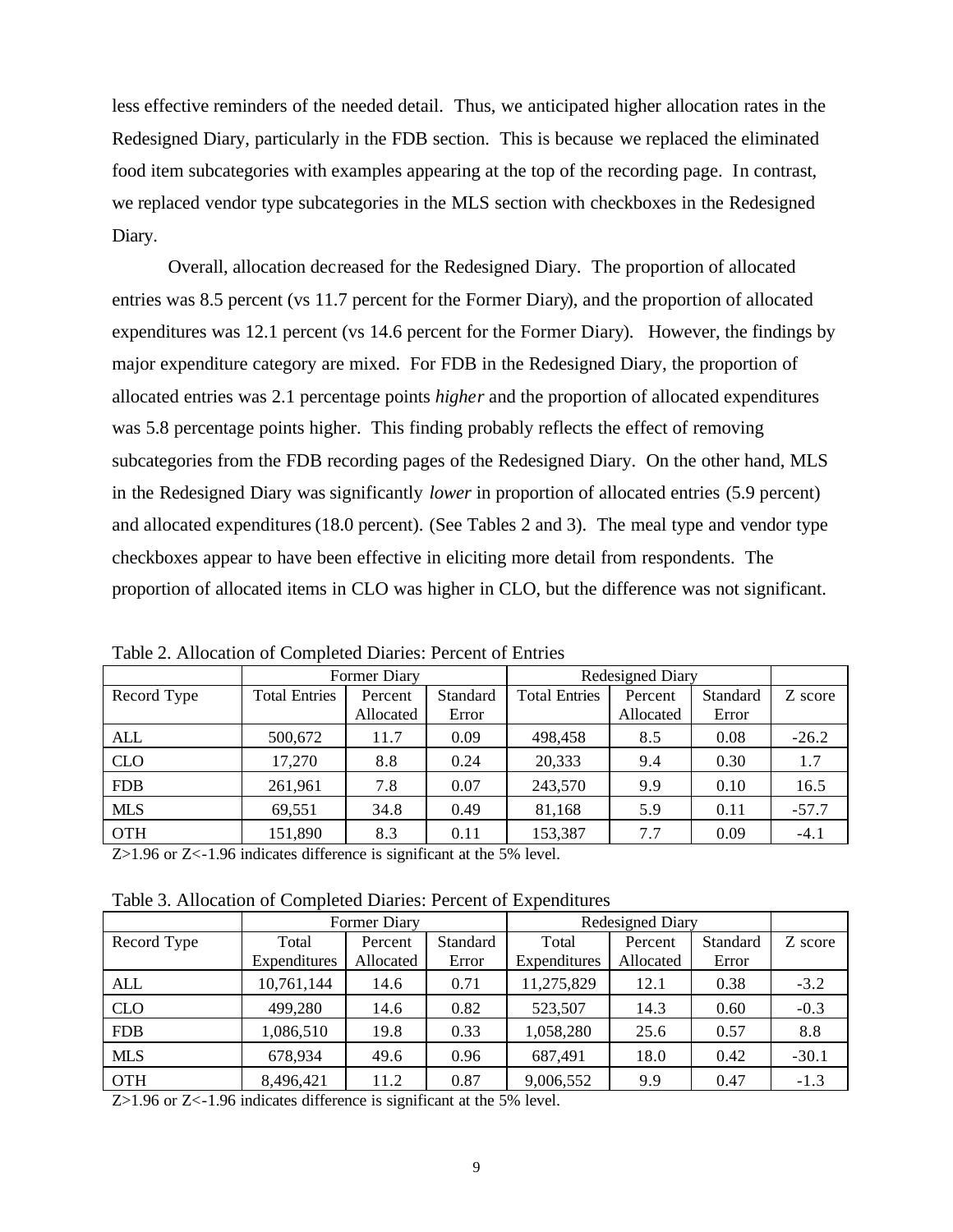### *Item attribute imputation rate*

Imputation in the CE Diary is performed only on item attributes, not on expenditures. Item attributes of interest collected by the Diary are:

- 1. meal type purchased in MLS
- 2. vendor type (where a meal was purchased) in MLS
- 3. alcohol attribute in MLS (i.e., whether the meal included alcohol)
- 4. packaging type for items purchased in FDB
- 5. gender-age attribute for items in CLO
- 6. whether an item was purchased as a gift in FDB, CLO, and OTH.

### *1. Meal type attribute in MLS*

In the Former Diary, classification of the type of meal purchased (*breakfast*, *lunch*, *dinner*, or *snack/other*) was dependent on the respondent's recorded description. If the respondent failed to specify the meal type in the entry, that detail was lost. In the Redesigned Diary, checkboxes for each meal type were provided as a cue to the diary keeper that we wanted that detail. We expected the imputation rate for meal type to be lower in the Redesigned Diary.

The meal type checkboxes appear to be effective in the Redesigned Diary. The proportion of entries without a usable meal type specification was 4.7 percent in the Redesigned Diary, down from 33.1 percent in the Former Diary.

#### *2. Vendor type attribute in MLS*

The Diary requests data on the type of place where a meal was purchased (vendor type). In the Former Diary, each of 6 vendor types of interest appeared as a separate subcategory on the MLS recording page. The 6 vendor categories were: *fast food-take out- delivery-concessionbuffet- cafeteria; full service meals-snacks- drinks, vending machines or mobile vendors; employer and school cafeterias; board or meal plan food;* or *catered affairs*. To simplify the respondent's recording task in the Redesigned Diary, we eliminated the vendor type subcategories and replaced them with 4 vendor type checkboxes (*fast food /take out /delivery/ concession*, *full service places*, *vending machines or mobile vendors*, or *employer/school cafeteria*). See Appendix B. In the Former Diary, there was no imputation of the vendor attribute because the respondent could only record an entry on the MLS page by writing it in one of the vendor subcategories. In the Redesigned Diary, a respondent could make an MLS entry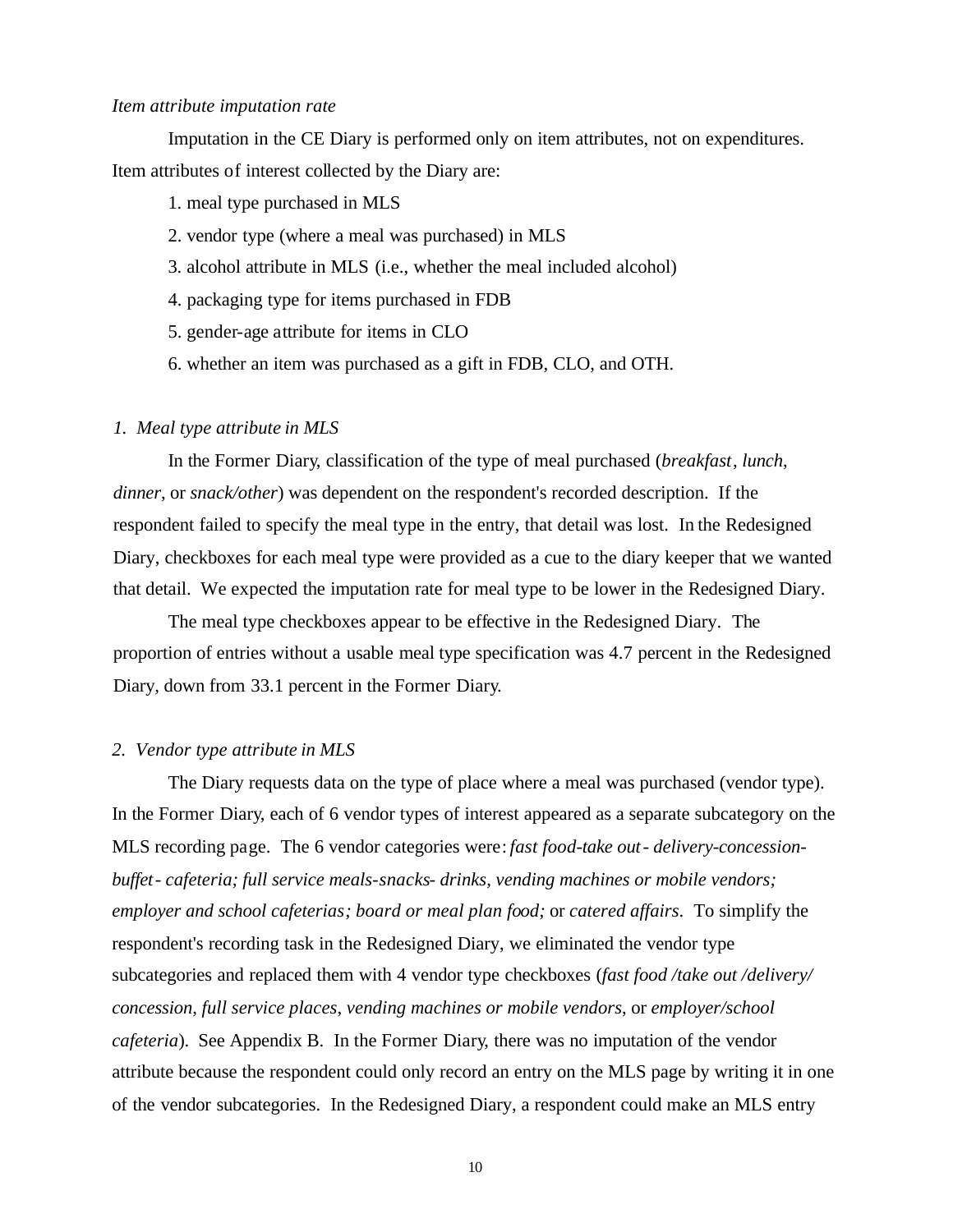and omit marking off a vendor type checkbox. Thus, the imputation rates of the vendor attribute between the Former Diary and the Redesigned Diary are not comparable. In the Redesigned Diary, 4.9% of the MLS entries were missing the vendor attribute.

### 3. Alcohol attribute in MLS

In the Former Diary, there was a *Yes/No* checkbox for respondents to indicate if alcohol was purchased with the meal; if the respondent marked the *Yes* checkbox, the entry was assigned an item code which indicates that the meal included an alcohol purchase. (See Appendix B.) In the Redesigned Diary, the *Yes/No* alcohol checkbox was eliminated; instead, we introduced checkboxes for diary keepers to indicate which of 3 types of alcohol was purchased (*Wine*, *Beer*, or *Other*). If any of these checkboxes was marked, the entry was coded as a report of *'alcohol purchased with a meal'*. Thus, in the Former Diary, if the *Yes/No* alcohol purchased checkbox was *not* marked, whether alcohol was purchased with the meal would be imputed. In contrast, there is no imputation of whether alcohol was purchased with a meal in the Redesigned Diary, because if no alcohol type checkbox is marked, the default is that no alcohol was purchased. So the imputation rates of reports of alcohol purchased with a meal are not comparable*.* 

We find about the same proportion in overall reporting of alcohol purchased with meals in both diaries: 4.2 percent in the Redesigned Diary compared with 4.3 percent in the Former Diary. In addition, we expected the Redesigned Diary to have higher reports of the "*alcohol purchased with snack/other*" meal type than the Former Diary; this was observed in the Field Test (Figueroa et al., 2003). Coders assign item codes in the MLS section based on marked checkboxes, *not* on entry descriptions. When only alcohol is purchased, respondents should leave the meal type checkbox *blank*, go on to mark the vendor type and alcohol type checkboxes, and record the amount spent on alcohol. However, we suspect respondents might be marking the "*Snack/Other*" meal type checkbox when *only alcohol* is purchased because of the way the meal type checkboxes are placed on the entry line of the recording page. Without explicit instructions, it is reasonable for respondents to infer that one of the meal type checkboxes should be marked when only alcohol is purchased, and the closest meal type option is *'other'*.

The data suggest that many respondents think the meal type checkbox needs to be marked, even if they only purchased alcohol. This problem could be alleviated by adding an "alcohol only" checkbox to the set of meal type checkbox options on the MLS recording page.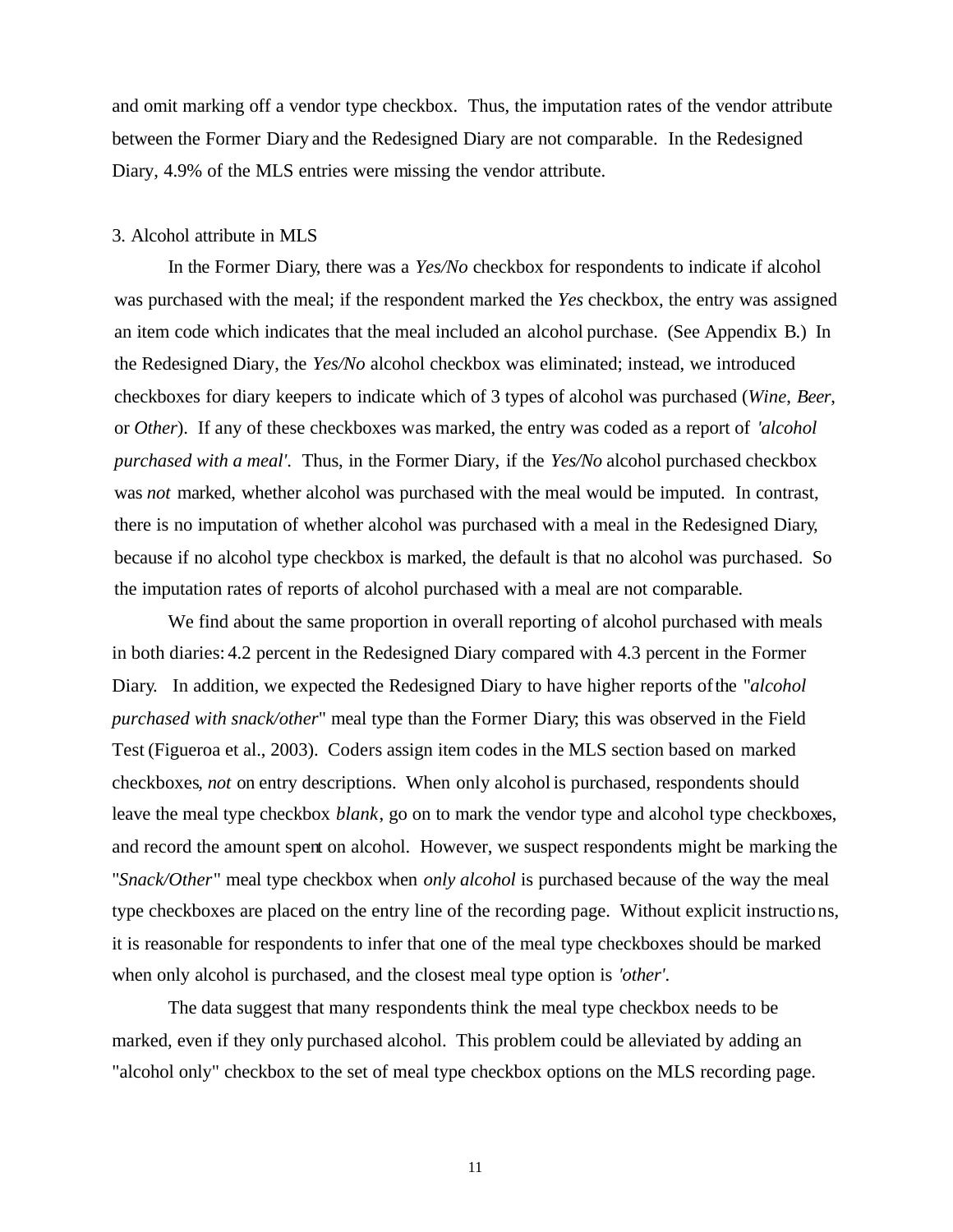*4. Package Type attribute in FDB*. Checkboxes indicating an item's package type (*fresh*, *frozen*, *bottled/canned*, *other*) in the *'Food and Drinks for Home Consumption'* section were not a new feature in the Redesigned Diary; identical package type checkboxes existed in the Former Diary. Thus, we did not expect much difference in the imputation rate of an item's package type in the FDB expenditure category. However, the imputation rate for package type of FDB items in good diaries was 6.6 percent for the Redesigned Diary, higher than 5.7 percent for the Former Diary. (See Table 4). The difference was significant. Since the checkboxes in both Diaries were identical, it is not possible to attribute the increase in imputation rate to any changes in form design. One possible explanation may simply be that the data was collected in two different years.

Former Diary Redesigned Diary Record Type Total Entries Percent Imputed Standard Error Total Entries Percent Imputed Standard Error Z score FDB 261,961 5.7 0.11 243,570 6.6 0.21 4.1

Table 4. Percent of FDB Package Type Attribute Imputed

Z>1.96 indicates difference is significant at the 5% level.

## *5. Gender-Age attribute in CLO*.

On the ' *Clothing, Shoes, Jewelry, and Accessories* ' recording page, we request the gender and the age group for which the purchase was intended. In the Former Diary, we asked respondents to assign a code to each purchase by selecting from a list of 5 gender-age combinations (*Male 16 & over*, *Female 16 & over*, *Male 2-15, Female 2-15, Under 2*). In the Redesigned Diary, the code became two sets of checkboxes, one checkbox to indicate gender, and another checkbox to indicate age (*Under 2 ,2-15, 16 & over*). See Appendix C. These age and gender attributes are then combined during data processing to form the 5 gender-age categories from the Former Diary.

We expected the use of the checkboxes in the Redesigned Diary to improve the recording of gender-age attributes, as it simplifies the recording task. The imputation rate of the CLO entries' gender-age attribute was 16.1 percent for the Redesigned Diary, significantly lower than 23.7 percent for the Former Diary. It appears separate gender and age checkboxes increased the reporting of these attributes.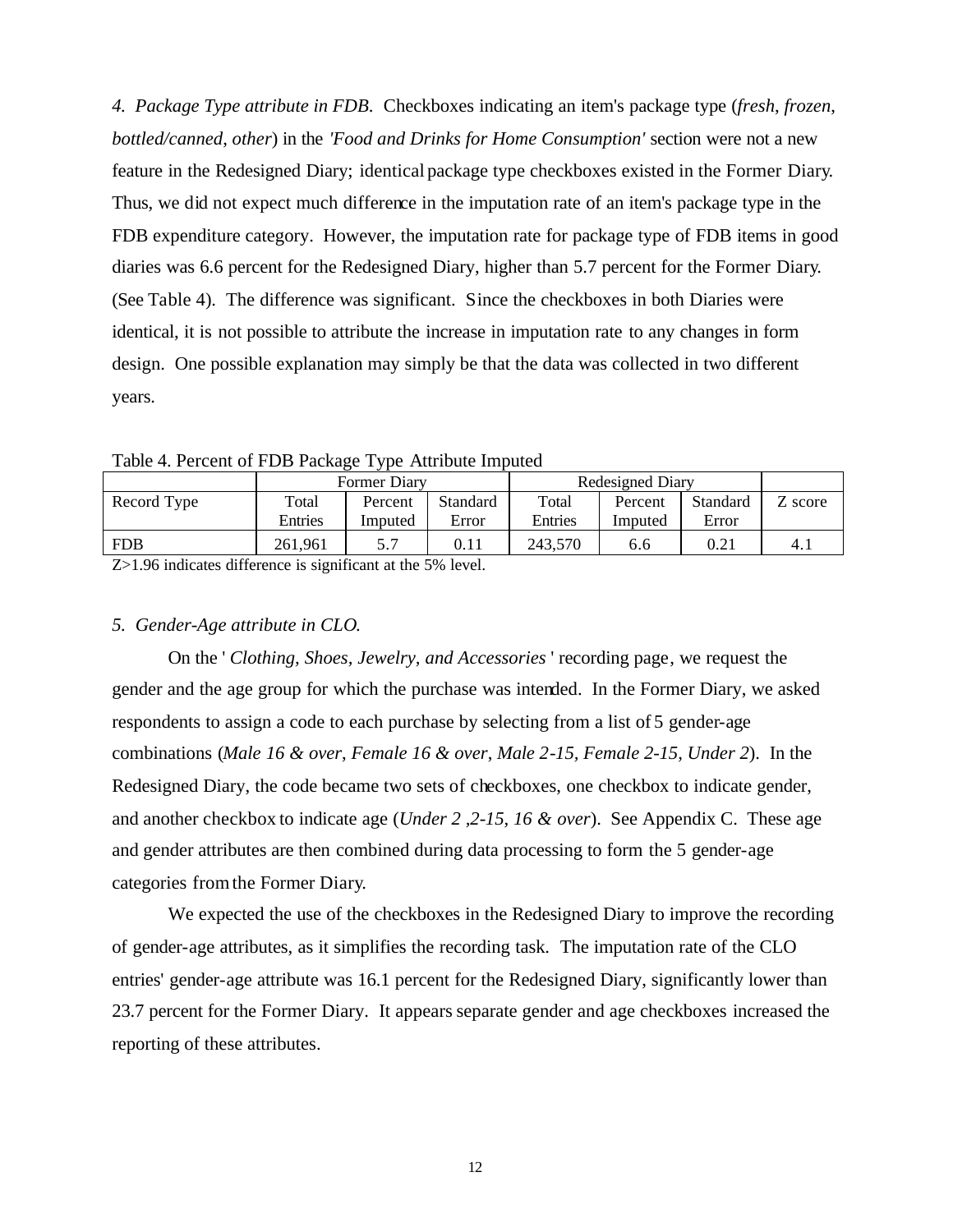## *6. The gift attribute* in FDB, CLO, and OTH

The gift attribute of an item indicates whether the item was purchased for someone outside the household. In the Former Diary, there were separate checkboxes to indicate 'Yes' or 'No' for CLO and OTH; if neither checkbox was marked, the gift attribute would be flagged as missing. In the Redesigned Diary, there is only one check box the respondent marks off to indicate that the item was a gift; an unmarked checkbox defaults to a 'No' value, so there is no missing value for the gift attribute. Thus, the imputation rate for the gift attribute in the Redesigned Diary cannot be compared with its counterpart in the Former Diary. We suspect that this may give rise to underreporting of gifts because of the loss of a cue to the respondent. The form design assumes 'no' if the gift checkbox is left unmarked.

We see an increase in the proportion of items reported as gifts in FDB in the Redesigned Diary (1.2 percent of FDB entries) compared with the Former Diary (0.7 percent of FDB entries). However, in CLO and OTH the proportion of entries reported as gifts fell. As noted, in these sections, the gift checkbox changed from explicit "*Yes/No* checkboxes to a single "Yes" if the purchase was for someone outside the household. Unlike CLO and OTH, the gift indicator in FDB had been a separate *subcategory* "Part 3 - Food and Beverage Purchased as Gifts" in the Former Diary. This difference in representation of the GIFT indicator in FDB from CLO and OTH in the Former Diary may partly explain the differential impact of the change to the "Yes" only checkbox in the Redesigned Diary.

In summary, where comparable with the Former Diary, lower imputation rates were associated with the introduction of checkboxes to capture the age-sex attribute in CLO, and the meal type attribute in MLS in the Redesigned Diary. However, although the package type checkboxes in the Redesigned Diary were identical to the package type checkboxes in the Former Diary, the package type imputation rate was higher in the Redesigned Diary. We also found that the replacement of *Yes/No* checkboxes with a single Yes checkbox (which if unmarked defaults to a "No" response) in the Redesigned Diary was associated with lower reporting rates of the gift attribute in CLO and OTH.

## **C. Number of Entries**

In each major expenditure category, we measure the *number of entries* as the count of the total number of (not unique) items reported in that category.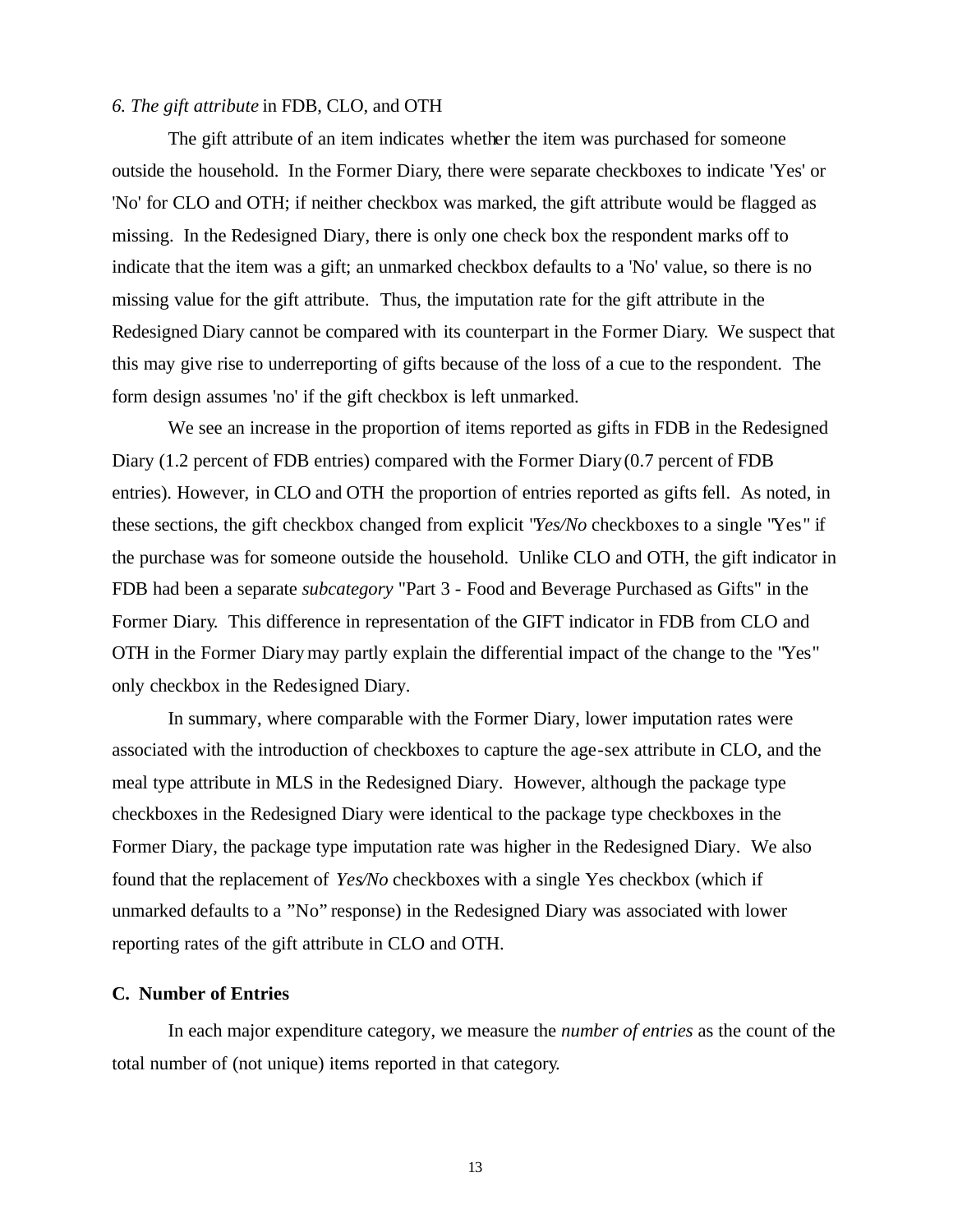If the Redesigned Diary was more effective in soliciting participation and recording, *all other factors being equal*, we should find more entries. However, since we are comparing data from 2 different time periods (2004 vs. 2005), we must be cautious in attributing differences in these measures solely to differences between the Redesigned Diary and the Former Diary. Changes in economic conditions could account for some of the differences these measures show.

Overall, there were fewer entries in the Redesigned Diary, but the difference was not significant. (See Table 5). The number of entries reported in CLO, MLS, and OTH was higher and FDB lower in the Redesigned Diary; these differences were all statistically significant . The smaller number of entries in FDB in the Redesigned Diary may in part reflect the loss of more detailed cueing of subcategories in the Former Diary.

|                |         | <b>Former Diary</b> |         | Redesigned Diary  |         |
|----------------|---------|---------------------|---------|-------------------|---------|
| Record<br>Type | Entries | Standard<br>Error   | Entries | Standard<br>Error | Z score |
| ALL            | 500,672 | 1,523               | 498,458 | 1,202             | $-1.1$  |
| <b>MLS</b>     | 69,551  | 49                  | 81,168  | 39                | 49.3    |
| <b>FDB</b>     | 261,961 | 868                 | 243,570 | 561               | $-17.8$ |
| CLO            | 17,270  | 179                 | 20,333  | 220               | 40.9    |
| OTH            | 151,890 | 455                 | 153,387 | 397               | 2.5     |

Table 5. Number of Entries Reported by Section of good diaries

Z>1.96 or Z<-1.96 indicates difference is significant at the 5%-level

## **IV. IMPLICATIONS**

Implications from the comparison of the Redesigned Diary and the Former Diary are summarized as follows:

A*. Survey participation*. Survey participation was measured by the response rate and attrition rate. Both the response rate and the proportion of respondents who participated in both weeks of the survey was about 2 percentage points higher in the Redesigned Diary. The improved response rates observed for the Redesigned Diary should be qualified by two factors. First, a targeted effort to encourage field interviewers to obtain better response rates for the CE Diary in 2005. Second, the underlying task of reporting all of a household's expenses for two weeks remained unchanged. However, the increase in survey participation, although small, is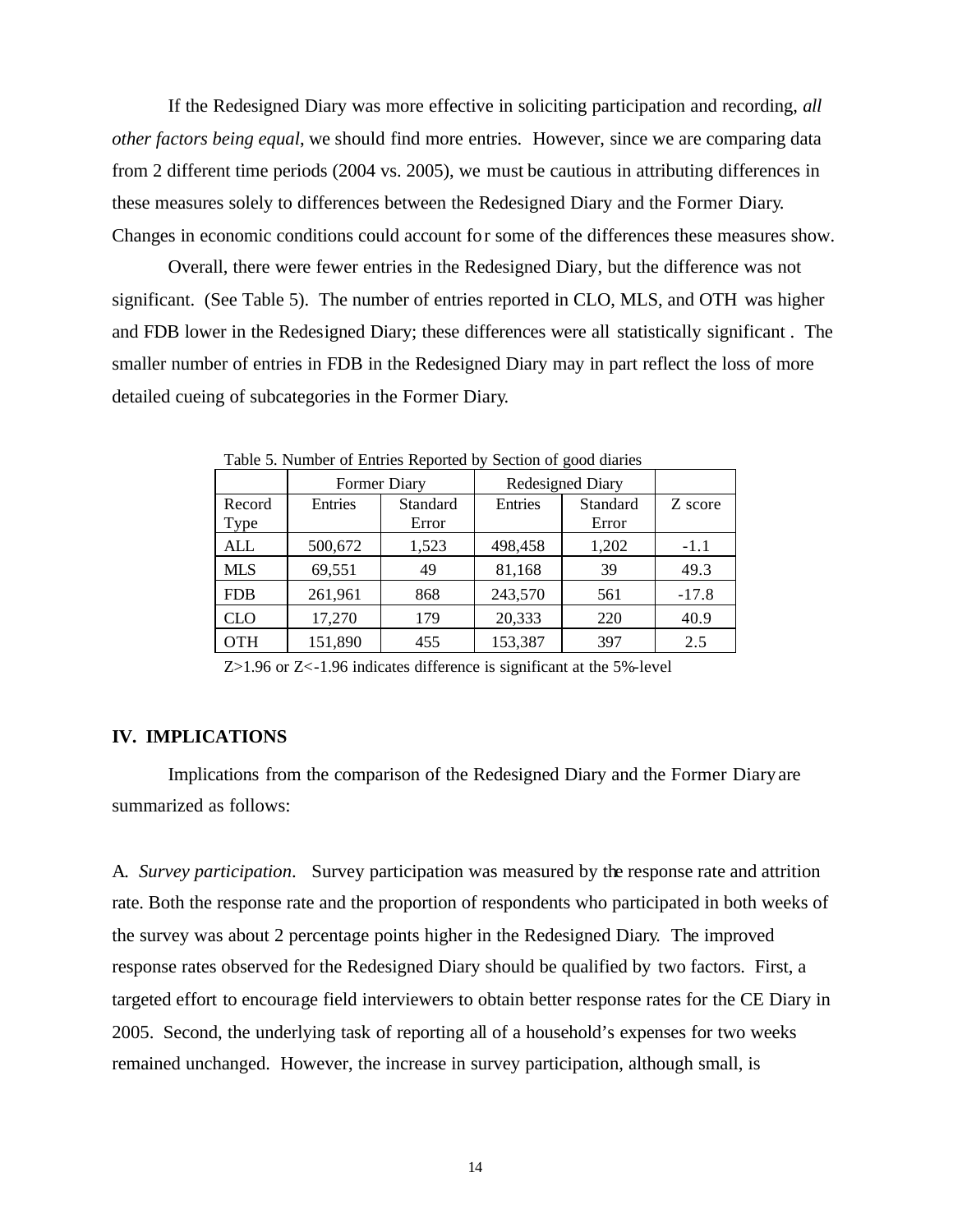promising and should continue to be watched as future data is collected using the Redesigned Diary.

B*. Data Quality.* This class of measures is relatively time-*in*sensitive, can be more directly attributable to changes in form design, and thus deserves more attention.

- Overall, the *entry misclassification rate* was higher for the Redesigned Diary.<sup>5</sup> By expenditure category, it was higher in CLO and OTH in the Redesigned Diary (by 3.2 percentage points and 2.0 percentage points, respectively), but lower in MLS (by 0.3 percentage points).
- Overall, the *allocation rates for entries* were lower for the Redesigned Diary. The allocation rate in MLS was less than one-fifth the rate for the Redesigned Diary (5.9 percent, versus 34.8), probably reflecting the introduction of the checkboxes. It was higher in FDB (9.9 percent, compared with 7.8 percent for the Former Diary), probably because of the removal of subcategories.
- The imputation rate of the gender-age attribute in CLO was lower in the Redesigned Diary (16.1 percent, compared with 23.7 percent for the Former Diary), but it was higher for the package type attribute in FDB (6.6 percent, compared with 5.7 percent for the Former Diary).

In MLS, the *imputation of meal type* due to unidentifiable entries dropped 27 percentage points in the Redesigned Diary. Only 5 percent of entries were missing vendor type. However, the number of reports of alcohol purchased with 'Snack/Other' surged 30 percentage points above that in the Redesigned Diary. Further analyses revealed that more than 63% of the 'Snack with Alcohol purchased' entries were corrected to "Alcohol purchase only" entries in subsequent processing in the edit system.<sup>6</sup>

C. *Number of Entries*. This class of measures is relatively time-sensitive, and although reported, their interpretation should be made in the light of the two distinct years of data used in the evaluation. Overall, the *total number of entries* fell in the Redesigned Diary (difference not

l

 $<sup>5</sup>$  Entry misclassification is corrected during a later phase of processing, and does not affect final data quality.</sup> <sup>6</sup> The edit of changing 'Snack with Alcohol purchased' item code to "Alcohol purchase only" item code requires BLS

analysts to manually review and change the respondent's actual entry.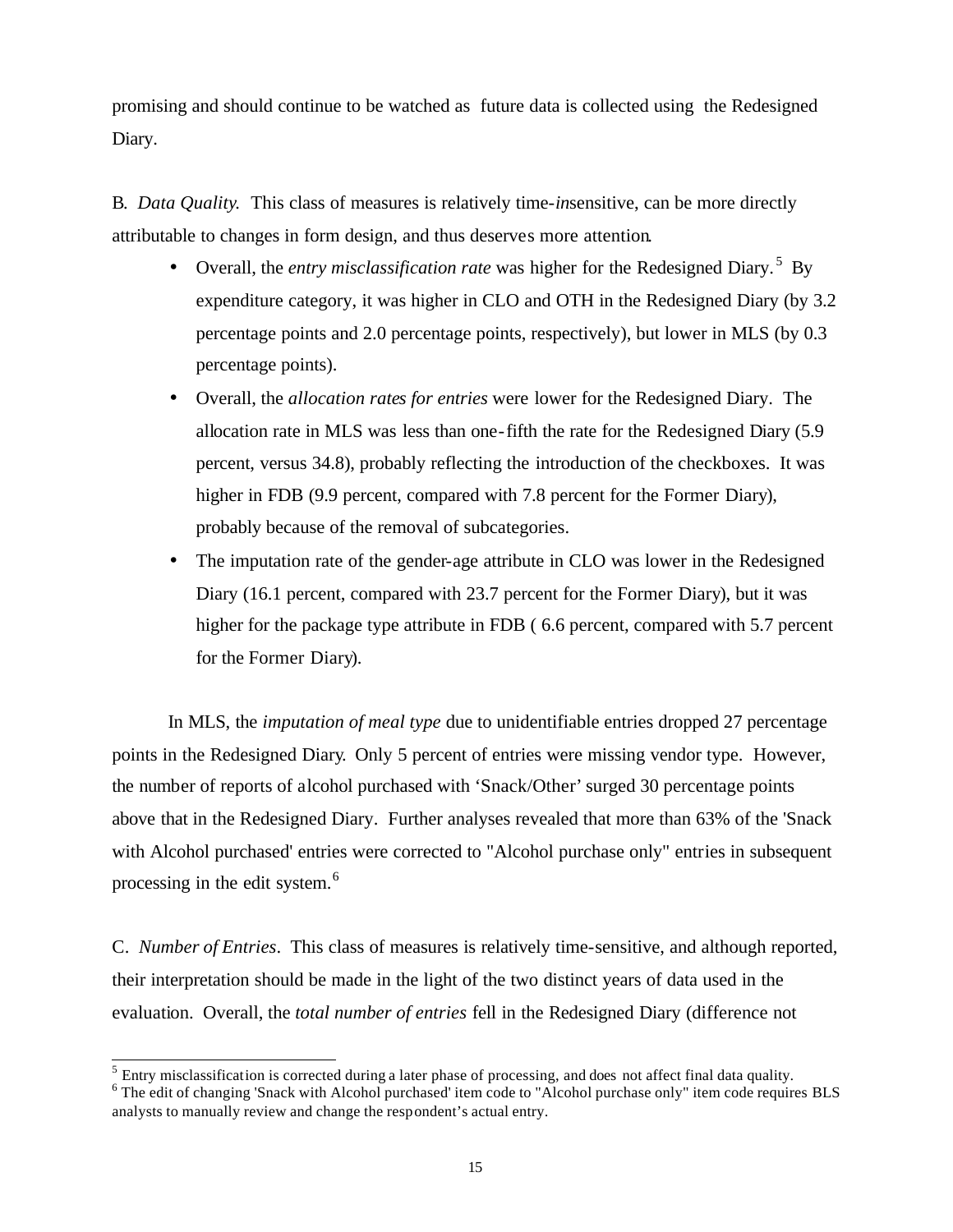statistically significant), with FDB and MLS registering the largest decline in the number of entries. However, since the difference is not statistically significant, it is unclear whether the decrease can be attributed to the new design. Future data collected using the Redesigned Diary should be analyzed to see if there is in fact a trend.

In summary, the Redesigned Diary seems to have been effective in most areas. We saw a small increase in response rates and evidence of some improvement in data quality. The largest positive impacts were seen in areas where subcategories were converted to checkboxes. The proportion of allocated dollars in the MLS expenditure category and the imputation of meal type were reduced by about 30 percentage points in both measures. In addition, the use of gender-age checkboxes in the CLO category also appear effective in eliciting the gender-age attribute as its imputation rate was lowered. Overall, the number of entries reported in the Redesigned Diary increased in all major expenditure categories except in FDB. Researchers thought that by eliminating the subcategories and making the recording task simpler, they could encourage increased reporting, but it appears that the elimination of the subcategories in FDB may have caused a decrease in expenditure reports due to the lack of detailed cueing. The replacement of the *Yes/No* checkboxes with a single Yes only checkbox for collecting gift purchases in CLO and OTH may also have a negative impact on reports of gift purchases and should be monitored as more data become available.

#### **V. AREAS FOR FUTURE RESEARCH**

The data suggest many respondents may not understand how to record "alcohol only" purchases in MLS. We suggest studying the use of an *alcohol only* checkbox as another meal type checkbox option on the MLS recording page, or a separate instruction to handle this situation. While the present layout eventually provides the needed information, it has a high processing cost (along with the apparent potential for respondent confusion.)

The reporting of gifts in CLO and OTH, and the purchase of alcohol with meals, fell in the Redesigned Diary, and these types of reporting coincide with the replacement of the *Yes/No* checkboxes with a *Yes* only checkbox in the Redesigned Diary. We may want to further investigate the effect of this aspect of form design.

We may also want to look into expenditures that respondents regularly enter in the wrong section of the diary. For example, most CLO items were misclassified in OTH. We can identify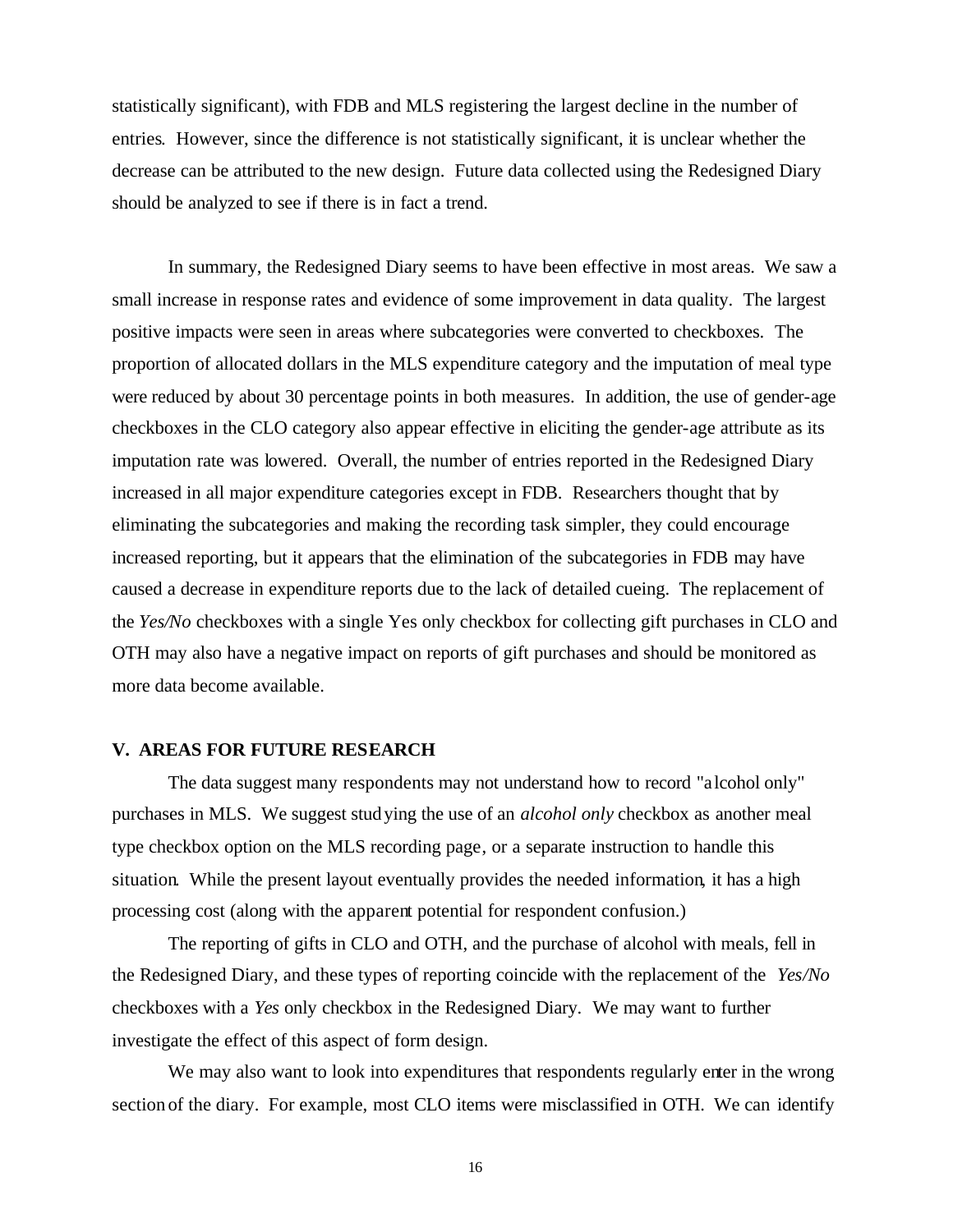commonly misclassified CLO items and highlight them in the examples to encourage respondents to record them correctly.

The Redesigned Diary represents the culmination of an extensive research program to make the Consumer Expenditures Diary easier to use. By comparing the data collected using the Former Diary and Redesigned Diary, researchers can analyze how the changes have impacted the data and continue to learn what changes work to improve CED data and what changes still require further research.

## **VI. REFERENCES**

Davis, J., Stinson, L., & To, N. (2002). *What Does it Really Mean to Be User-Friendly When Designing an Expenditure Diary?* Paper presented at the annual meeting of the American Association of Public Opinion Research.

Figueroa, E., Davis, J., Reyes-Morales, S., To, N., & Tan, L. (2003). *Is a User-Friendly Diary More Effective? Findings from a Field Test*. Paper presented at the ASA Joint Statistical Meetings.

Silberstein, Adriana R. (1989). "Recall Effects in the U.S. Consumer Expenditure Survey." *Journal of Official Statistics* 5 (2), pp. 125-142.

To, N., Figueroa, E., & Tan, L. (2004). *The Efficacy of Cues in an Expenditure Diary.* Paper presented at the annual meeting of the American Association of Public Opinion Research.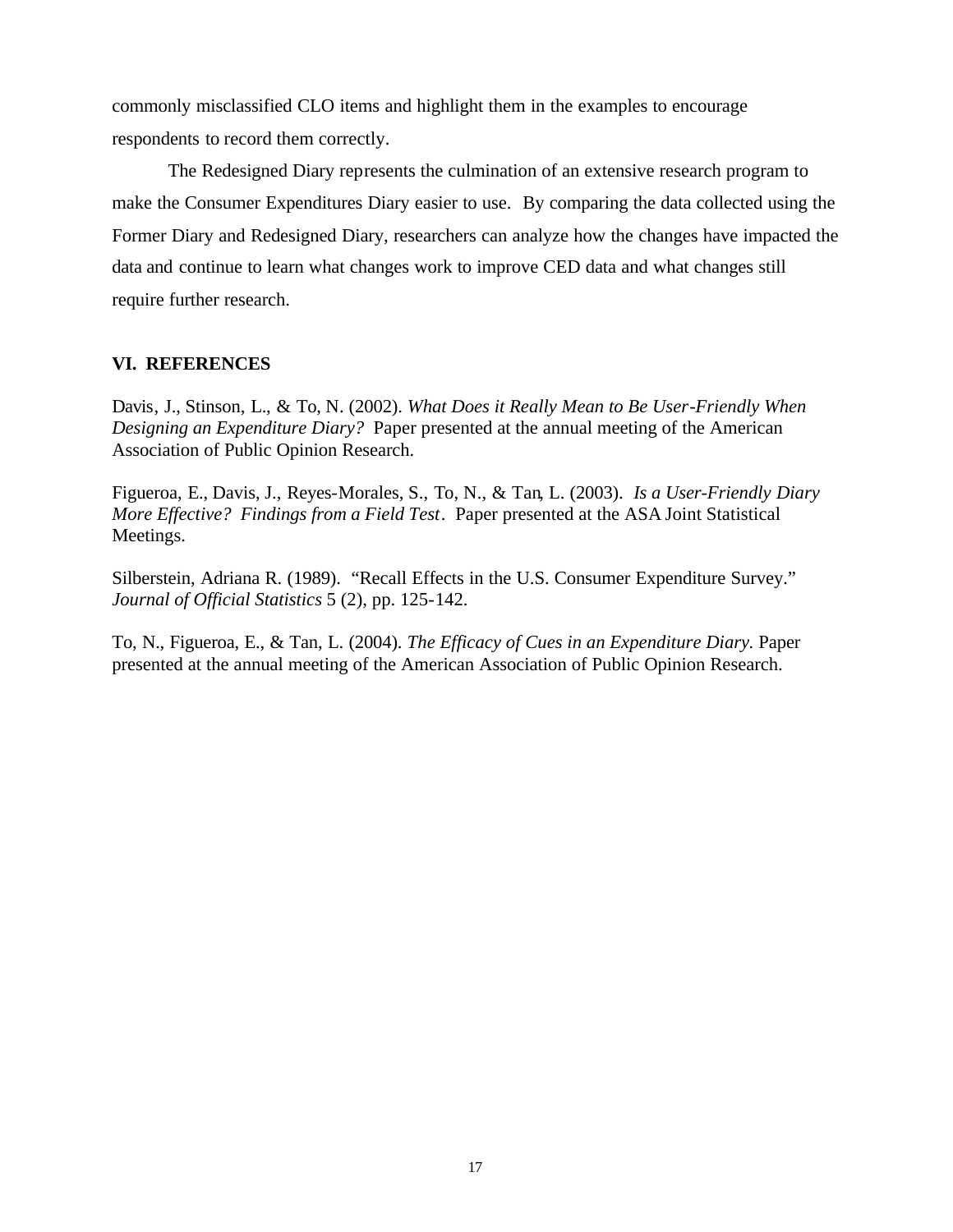# **Appendix A: FDB layout**

## Former Diary (2004)

|                | FORM CE-861 (11.1.99)      |                                                                                                                               |        |                 |                                  |           |                             |                 |                              |                                                           |   |   |                                |                        | Page 12                         |
|----------------|----------------------------|-------------------------------------------------------------------------------------------------------------------------------|--------|-----------------|----------------------------------|-----------|-----------------------------|-----------------|------------------------------|-----------------------------------------------------------|---|---|--------------------------------|------------------------|---------------------------------|
|                |                            |                                                                                                                               |        |                 |                                  |           |                             |                 | <b>FIRST DAY - Continued</b> |                                                           |   |   |                                |                        |                                 |
| $\overline{a}$ |                            |                                                                                                                               |        |                 | ٠                                |           | $\dot{v}$                   | ×               |                              |                                                           |   |   |                                |                        | $\mathbf{d}$                    |
| Like           | PROCESSING<br><b>LUSSE</b> | Dearlie ken pachess!                                                                                                          |        |                 | $11104767871 -$<br>Mork /83 cera |           | Testinat<br>Dis pot snobole | Links           | PROCESSING                   | Describe New pacchased                                    |   |   | luthic hour-<br>Albek (A) case |                        | Tirtut cost<br>Do por intolaste |
| tixit Emi      |                            |                                                                                                                               |        | Frask Frozen or | Battel                           | $10$ fur- | anies Me-                   | <b>hart bet</b> |                              |                                                           |   |   | Dottied                        | Fresh Proper or Dilham | aislan Neir                     |
|                |                            | Part 2 - Food for Home Consumption                                                                                            |        |                 | can med.                         |           | Defen ; Crea                |                 |                              | Part 2 - Food for Home Consumption - Coot.                |   |   | second                         |                        | Outland<br>$-$ Cents            |
|                |                            | FLOUR, CEREAL and OTHER GRAIN PRODUCTS<br>(Flour, cobe recent, cereal, risk, convence), spaghatti, and<br>other paints, etc.) |        |                 |                                  |           |                             |                 |                              | PORK (Bacon, pork drugs, hart, saurage, pork masts, etc.) |   |   |                                |                        |                                 |
| 201            |                            |                                                                                                                               |        |                 |                                  | Lit       |                             | 222             |                              |                                                           |   |   |                                |                        |                                 |
|                |                            |                                                                                                                               | ×      |                 |                                  | $\sim$    |                             | 223             |                              |                                                           |   |   |                                | ī ā                    |                                 |
| 202            |                            |                                                                                                                               |        |                 | ٠                                | 16        |                             | 224             |                              |                                                           |   |   |                                |                        |                                 |
| 203            |                            |                                                                                                                               |        |                 |                                  |           |                             | 225             |                              |                                                           |   |   |                                | u                      |                                 |
| 204            |                            |                                                                                                                               |        |                 |                                  | $\sim$    |                             |                 |                              | POULTRY (Whole chicken, turkey parts, other               |   |   |                                |                        |                                 |
| 205            |                            |                                                                                                                               | v      |                 | n                                | <b>B</b>  |                             |                 |                              | poultry, etc.)                                            |   |   |                                |                        |                                 |
| 205            |                            |                                                                                                                               |        |                 |                                  | $\sim$    |                             | 226             |                              |                                                           |   |   |                                | ٠                      |                                 |
| 207            |                            |                                                                                                                               | Ŧ      |                 | ٠                                | i ili.    |                             | 227             |                              |                                                           |   |   | œ                              | 18                     |                                 |
|                |                            | BAKERY PRODUCTS (White firest, other breat).                                                                                  |        |                 |                                  |           |                             | 228             |                              |                                                           |   |   |                                |                        |                                 |
|                |                            | cakes, cookies, pies, frozen walfles, etc.)                                                                                   |        |                 |                                  | ٠         |                             | 229             |                              |                                                           |   | ٠ | 19                             | ×                      |                                 |
| 208            |                            |                                                                                                                               |        |                 |                                  |           |                             |                 |                              | OTHER MEATS (Frankfurters, bologna, liverworst,           |   |   |                                |                        |                                 |
| 209            |                            |                                                                                                                               | $\sim$ |                 |                                  | 14        |                             |                 |                              | solars, lamb, savio, organ meats, inc.)                   |   |   |                                |                        |                                 |
| 210            |                            |                                                                                                                               |        |                 |                                  | ×         |                             | 230             |                              |                                                           |   |   |                                | ٠                      |                                 |
| 211            |                            |                                                                                                                               | ×      |                 |                                  | ×         |                             | 231             |                              |                                                           | ٠ | ä | lπ                             | i a                    |                                 |

## Redesigned Diary (2005)

| <b>SUN</b>                                     | <b>MON</b>                  |                                      | <b>TUE</b>                                                     | <b>WED</b>                | <b>THU</b>                                      |                                         | <b>FRI</b>                      |       | <b>SAT</b>                                  |                               | Day 1                                                       |
|------------------------------------------------|-----------------------------|--------------------------------------|----------------------------------------------------------------|---------------------------|-------------------------------------------------|-----------------------------------------|---------------------------------|-------|---------------------------------------------|-------------------------------|-------------------------------------------------------------|
| <b>2. Food and Drinks for Home Consumption</b> |                             |                                      |                                                                |                           |                                                 |                                         |                                 |       |                                             |                               |                                                             |
| <b>Examples:</b>                               | eggs<br>whole milk<br>sugar | cereal<br>white bread<br>cooking oil | tea<br>cola<br>ground coffee                                   | beer<br>liouor<br>oranges | apple juice<br>tomato juice<br>carbonated water |                                         | ground beef<br>bacon<br>lettuce |       | chicken parts<br>whole chicken<br>baby food | fish<br>shellfish<br>pet food |                                                             |
|                                                |                             |                                      | Please unfold the RIGHT FLAP to see Frequently Asked Questions |                           |                                                 |                                         |                                 |       |                                             |                               |                                                             |
|                                                |                             | (see examples above and on the flap) | What did you buy or pay for?                                   |                           | fresh                                           | Is this item:<br>Mark (X) one<br>frozen | bottled/<br>canned              | other | <b>Total Cost</b><br>without tax            |                               | Mark (Xi If<br>purchased for<br>someone not<br>on your list |
|                                                |                             |                                      |                                                                |                           |                                                 |                                         |                                 |       |                                             |                               |                                                             |
|                                                |                             |                                      |                                                                |                           |                                                 |                                         |                                 | и     |                                             |                               |                                                             |
|                                                |                             |                                      |                                                                |                           |                                                 | ż                                       |                                 | 4     |                                             |                               |                                                             |
|                                                |                             |                                      |                                                                |                           |                                                 |                                         |                                 | ×     |                                             |                               |                                                             |
|                                                |                             |                                      |                                                                |                           |                                                 |                                         |                                 | ă     |                                             |                               |                                                             |
|                                                |                             |                                      |                                                                |                           |                                                 | $\mathcal{D}$                           | 13                              |       |                                             |                               |                                                             |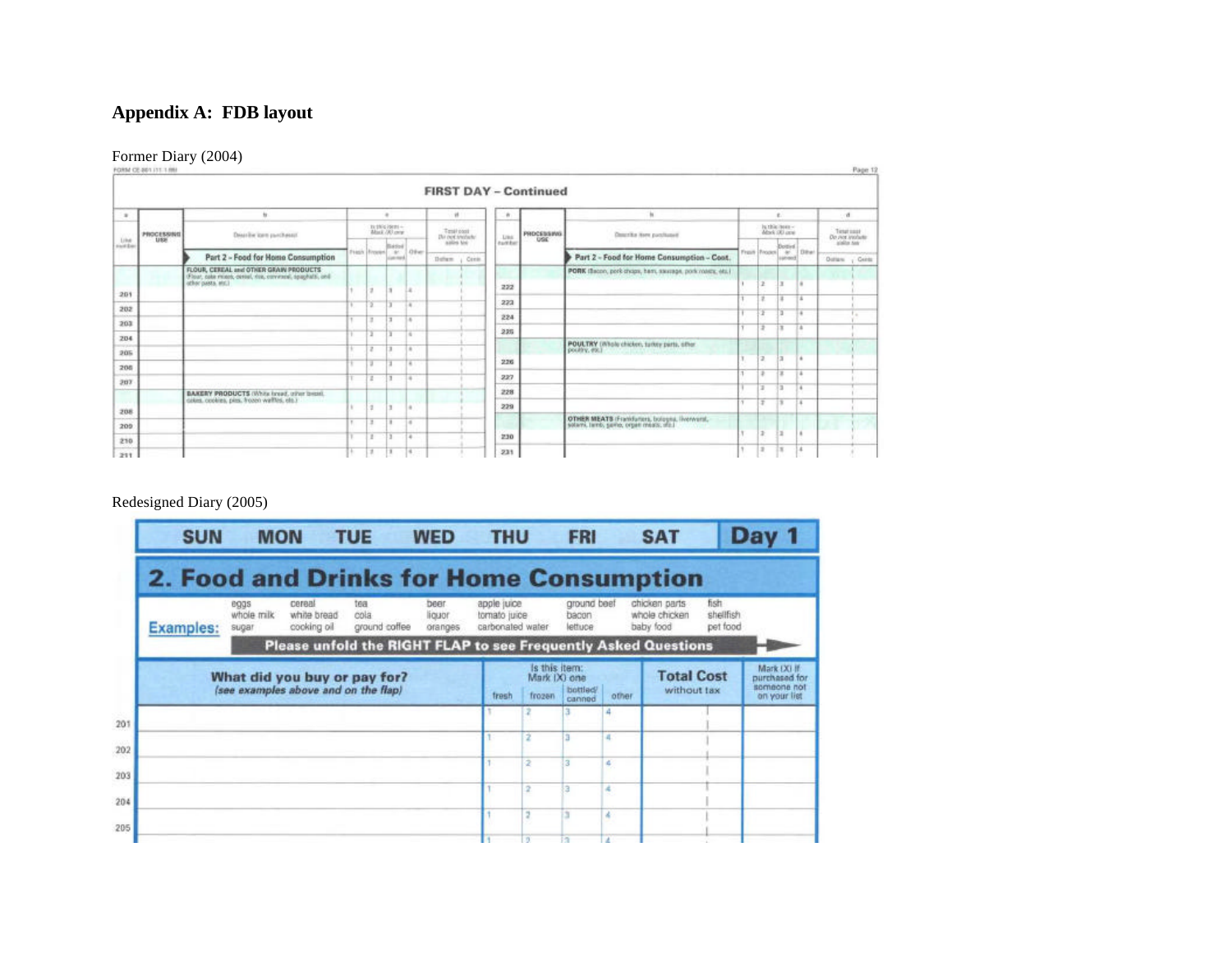## **Appendix B: MLS layout**

Former Diary (2004)

|                                 | VC.<br><b>TR</b><br>None<br>2 <sub>1</sub><br>3                                                                |                  |                  |                                                                                 |                         |                |                           |
|---------------------------------|----------------------------------------------------------------------------------------------------------------|------------------|------------------|---------------------------------------------------------------------------------|-------------------------|----------------|---------------------------|
|                                 | b                                                                                                              | c                |                  |                                                                                 |                         | $\bullet$      |                           |
| <b>PROCESSING</b><br><b>USE</b> | List all meals, snacks, and beverages purchased                                                                |                  |                  | Were<br>alcoholic<br>beverages<br>included<br>in total<br>cost?<br>Mark (X) one |                         |                |                           |
|                                 | Part 1-Food Away From Home                                                                                     | <b>Dollars</b>   | Cents            | Yes                                                                             | No.                     | <b>Dollars</b> | Cents                     |
|                                 | FAST FOOD, TAKE-OUT, DELIVERY, CONCESSION<br>STANDS, BUFFET and CAFETERIA - You pay<br>BEFORE eating/drinking. |                  |                  |                                                                                 | $\overline{2}$          |                |                           |
|                                 |                                                                                                                |                  |                  |                                                                                 | 2                       |                |                           |
|                                 |                                                                                                                |                  |                  |                                                                                 | $\overline{2}$          |                |                           |
|                                 |                                                                                                                |                  |                  |                                                                                 | $\overline{\mathbf{z}}$ |                |                           |
|                                 |                                                                                                                | <b>FIELD USE</b> | <b>FIRST DAY</b> | Total cost<br>Include tax and tip                                               |                         | đ              | $If "YES" -$<br>How much? |

## Redesigned Diary (2005) - with meal type, vendor type, and alcohol type checkboxes

|      |           |       |                  | Day 1                                   | <b>SUN</b>                                                              | <b>MON</b> | <b>TUE</b>                                                |                   | <b>WED</b>                                                                  |                                    | THU                                                                                                                                | <b>FRI</b> |                                                                      |           | <b>SAT</b>                                                                             |
|------|-----------|-------|------------------|-----------------------------------------|-------------------------------------------------------------------------|------------|-----------------------------------------------------------|-------------------|-----------------------------------------------------------------------------|------------------------------------|------------------------------------------------------------------------------------------------------------------------------------|------------|----------------------------------------------------------------------|-----------|----------------------------------------------------------------------------------------|
|      |           |       |                  |                                         | <b>Food and Drinks Away from Home</b>                                   |            |                                                           |                   |                                                                             |                                    |                                                                                                                                    |            |                                                                      |           |                                                                                        |
|      |           |       | <b>Examples:</b> |                                         | breakfast buffet<br>canny-out lunch<br>dinner & cocktails at restaurant |            | pizza delivery<br>Chinese takeout<br>child's school lunch |                   | beer at happy hour<br>pretzels at ballgame<br>wine at tavem                 |                                    | croissant from café<br>ice cream from truck<br>wedding reception caterer<br>Please unfold the LEFT FLAP to see Additional Examples |            |                                                                      |           | soda from vending machine<br>hot dog from convenience store<br>popcom & soda at movies |
|      |           |       | type of meal     | Mark (X) one that<br>best describes the | <b>Description</b><br>(see examples above                               |            | <b>Fast Food</b>                                          | Full              | Mark (X) one that best describes<br>where you made this purchase<br>Vending |                                    | <b>Total Cost</b>                                                                                                                  |            | If alcoholic<br>beverages<br>included,<br>mark (X) all<br>that apply |           | Enter the                                                                              |
|      | breakfast | lunch | dinner           | snack/other                             | and on the flap)                                                        |            | Take-out<br>Delivery<br>Concession                        | Service<br>Places | Machines<br>or Mobile<br>Vendors                                            | Employer<br>or School<br>Cafeteria | with tax & tip                                                                                                                     | wine       | beer                                                                 | other     | total cost of<br>the alcohol                                                           |
| 101  |           |       |                  | $\lambda$                               |                                                                         |            |                                                           | ä                 | ٠                                                                           | $\frac{1}{2}$                      |                                                                                                                                    |            | ž                                                                    |           |                                                                                        |
|      |           |       |                  | ×                                       |                                                                         |            |                                                           | э                 | ٠                                                                           | ×                                  |                                                                                                                                    |            | $\overline{2}$                                                       | $\exists$ |                                                                                        |
| 102. |           |       |                  | x                                       |                                                                         |            |                                                           |                   | з                                                                           |                                    |                                                                                                                                    |            | $\mathcal{I}$                                                        | э         |                                                                                        |